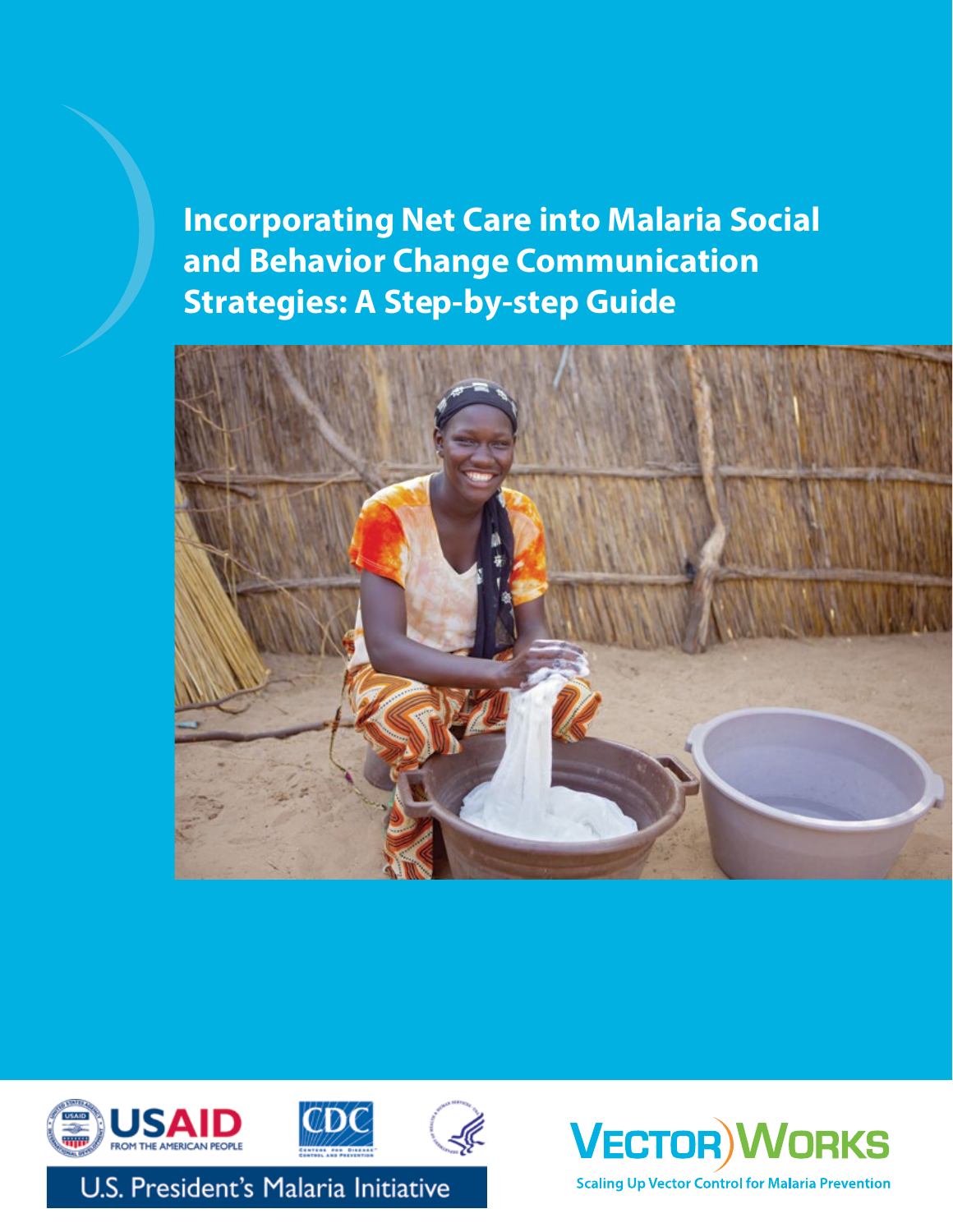# **Contents**

| <b>Acknowledgments</b>                                                                      |    |
|---------------------------------------------------------------------------------------------|----|
| <b>Abbreviations</b>                                                                        |    |
|                                                                                             |    |
|                                                                                             |    |
|                                                                                             |    |
|                                                                                             |    |
|                                                                                             |    |
| Key behaviors for net care minimum in the continuum continuum continuum continuum control 7 |    |
|                                                                                             |    |
|                                                                                             |    |
| <b>Step 1: Inquiry</b>                                                                      |    |
| Step 2: Strategic design                                                                    |    |
| <b>Step 3: Create and test</b>                                                              |    |
| <b>Step 4: Mobilize and monitor</b>                                                         |    |
| <b>Step 5: Evaluate and evolve</b>                                                          |    |
|                                                                                             |    |
|                                                                                             |    |
|                                                                                             |    |
|                                                                                             |    |
| <b>SBCC</b> intervention evaluations                                                        | 20 |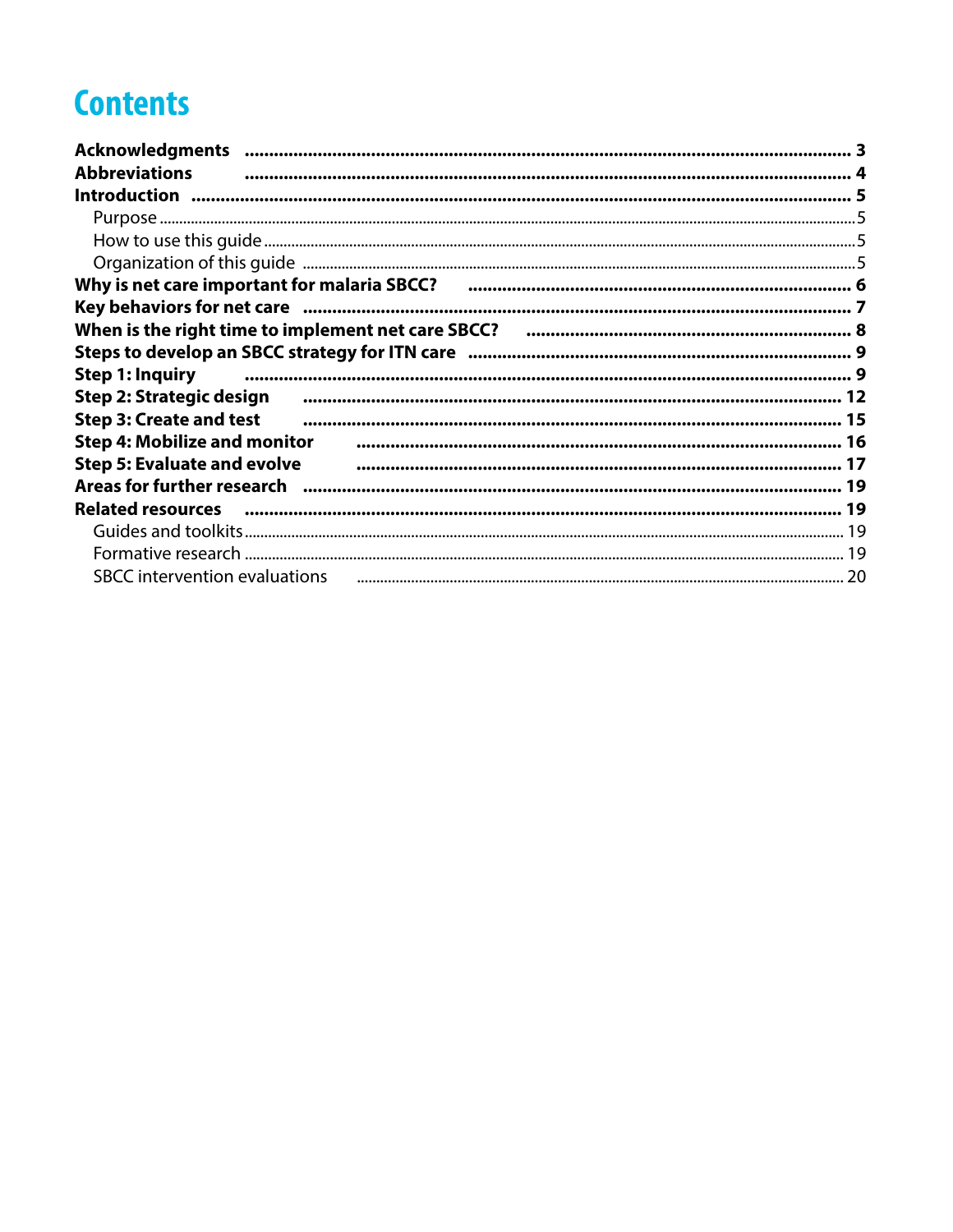## <span id="page-2-0"></span>**Acknowledgments**



This report is made possible by the generous support of the American people through the United States Agency for International Development (USAID) and the President's Malaria Initiative (PMI) under the terms of USAID/JHU Cooperative Agreement No AID-OAA-A-14-00057. The contents do not necessarily reflect the views of PMI or the United States Government.

Cover and other images photo credit: © Diana Mrazikova / Networks

Suggested citation: Gabrielle C. Hunter, Angela Acosta and Hannah Koenker. *Incorporating Net Care into Malaria SBCC Strategies: A Step-by-step Guide.* VectorWorks Project, Johns Hopkins Bloomberg School of Public Health Center for Communication Programs. 2016.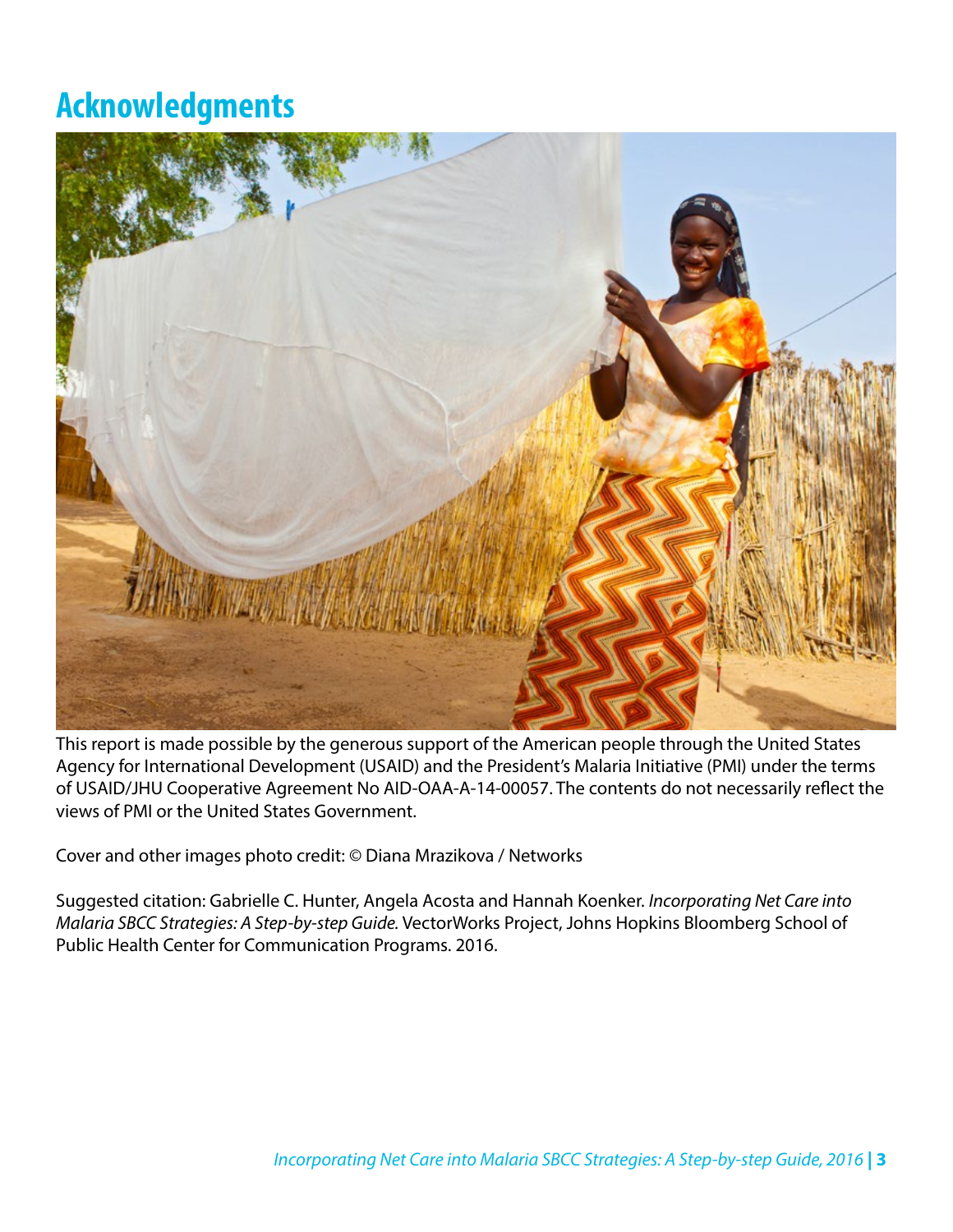## <span id="page-3-0"></span>**Abbreviations**

- HC3 Health Communication Capacity Collaborative<br>CCP Johns Hopkins Bloomberg School of Public Hea
- Johns Hopkins Bloomberg School of Public Health, Center for Communication Programs
- LLIN long-lasting insecticidal nets
- ITN insecticide-treated nets
- RBM Roll Back Malaria
- SBCC Social and behavior change communication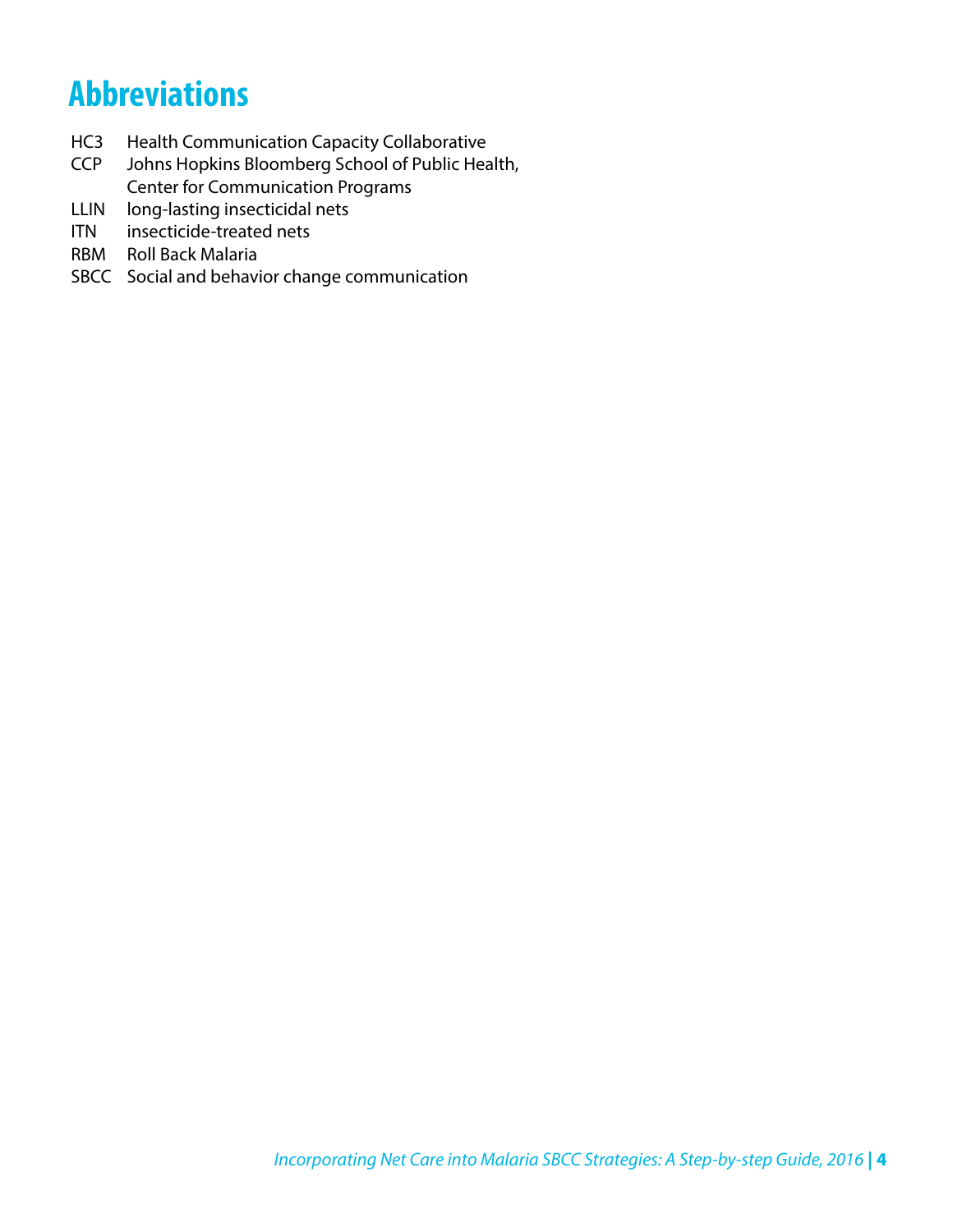# <span id="page-4-0"></span>**Introduction**

### **Purpose**

This guide is intended for use by entities involved in distribution of insecticide-treated nets (ITNs) or organizations that conduct communication activities related to ITN distribution and use. The purpose of this guide is to describe how to integrate activities to promote net care behaviors as a component of overall net use messaging in existing ITN social and behavior change communication (SBCC) strategies or other platforms.

Incorporating net care into a malaria SBCC strategy typically requires minimal effort. It can be done in a systematic and informed way to ensure that communication activities align with intended program objectives and outcomes, that the resulting work is effective, and that monitoring and evaluation activities are planned early and considered throughout the program process. The P-Process™—developed by Johns Hopkins Center for Communication Programs—is a systematic and stepby-step framework that guides the development, implementation, and monitoring of SBCC programs. Following the steps of the P-Process™ will guide an organization in developing net care promotion activities within a comprehensive malaria SBCC strategy. This guide covers each of the five steps of the P-Process™ and highlights key considerations to keep in mind for ITN care SBCC at each step.

## **How to use this guide**

Organizations are encouraged to form a small working group to implement the steps in this guide.

Organizations that are **in the process of developing a new malaria SBCC strategy** can incorporate the steps in this guide into their ongoing SBCC strategy development process.

Organizations that **already have a malaria SBCC strategy in place** can consider following these steps to update or enhance their existing SBCC strategy by including or further developing a section on ITN care. This may not require a full revision of the

strategy document—for example, an organization may choose to develop a "net care addendum" to their SBCC strategy or guidelines. Eventually, when the strategy is updated, the addendum can be incorporated into the body of the strategy document.

## **Organization of this guide**

This guide is organized according to the five steps outlined in the P-Process™, which is a systematic and iterative process to strategic communication (Figure 1).

- **Step 1:** Inquiry (conduct audience research, communication platform analysis)
- **Step 2:** Design strategy (plan the objectives, strategies, audiences, actions, messages, media to be used)
- **Step 3:** Create and test (create the materials, media, interpersonal communication (IPC), trainings, community activities to be implemented, and pre-test them with the audience, adjusting as needed)
- **Step 4:** Mobilize and monitor (launch interventions, monitor input, process, and initial outcomes)
- **Step 5:** Evaluate and evolve (conduct evaluation, re-assess, re-plan, refine strategy and implementation)

### **Figure 1: P-Process™**

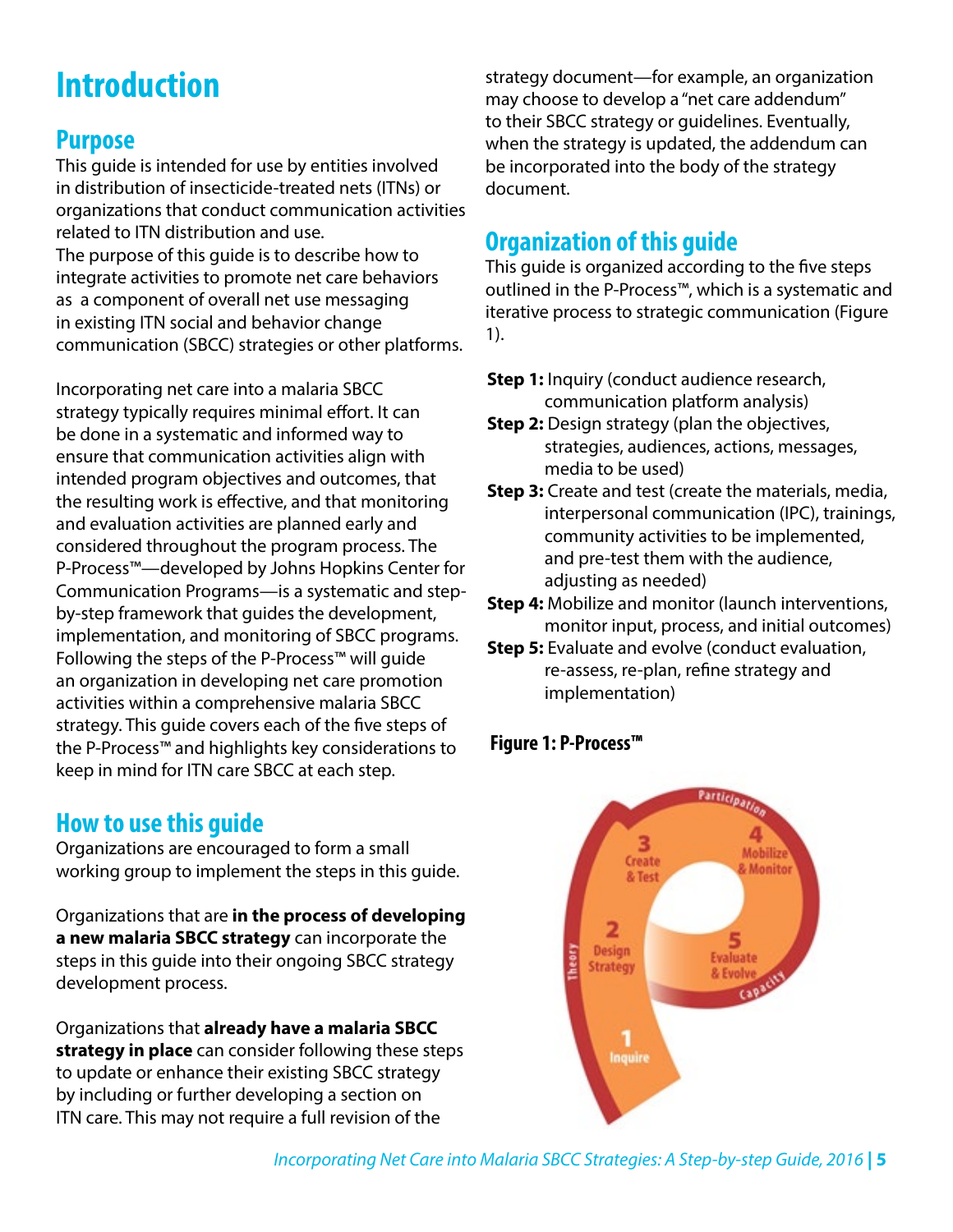# <span id="page-5-0"></span>**Why is net care important for malaria SBCC?**

ITNs are one of the most effective tools to prevent malaria worldwide. In regions at risk of malaria, many countries have adopted policies for universal coverage of ITNs (usually defined as one net for every two people). Universal coverage strategies are often based on the assumption that the useful lifespan of an ITN is approximately three years.<sup>1</sup> However, once ITNs are actually in use in households, they suffer wear and tear from daily use, which may shorten their lifespan. By caring for ITNs, the rate of deterioration can be delayed, thus ensuring that ITNs last as long as possible, which is important to sustaining universal coverage and preventing malaria.

Universal ITN coverage, coupled with consistent and correct use, ensures that ITNs are effective barriers to malaria transmission at scale. Therefore, to complement universal coverage, most malaria programs use SBCC to promote nightly net use by the entire family, all year round. Significant costsavings are possible if ITNs last longer. Studies in Nigeria and Uganda (see below) found that holes and damage to nets were most often caused by:

- **• Rough handling or children playing with the net during the day (when not in use)**
- **• Rubbing against rough surfaces**
- **• Rodents**
- **• Washing too frequently or too vigorously**

Many drivers of net damage can be mitigated within the household; SBCC is an important tool to empower households in caring for nets. Longer life of nets leads to better protection of families and supports universal coverage.

SBCC to promote proper net care behavior has

proven successful in extending the median lifespan of ITNs by as much as 12 months.<sup>2</sup> In Nigeria and Uganda, SBCC was used to promote positive attitudes toward behaviors that can increase net longevity. In these studies, both net care and net repair behaviors were promoted as part of these campaigns; however, the research findings indicated that preventive net care behaviors played a bigger role in maintaining ITNs in usable condition than net repair behaviors, which seemed to have no impact on net condition.3,4 In other words, preventing damage to nets in the first place may do more to extend net longevity than repairing holes. However, the findings have only provided a partial picture of that relationship and some gaps still remain, including the exact role that repairs to ITNs play in the overall extension of the life of a net (see Areas for Further Research discussion, below, for more about net repair). Despite this, both studies found that **an overall positive attitude towards both net care and net repair** was significantly associated with better condition of ITNs. Fostering a positive attitude requires promoting the value of nets as household goods that merit care and attention. In promoting both net care and repair behaviors, SBCC activities in Nigeria and Uganda were able to build positive overall net care attitudes, resulting in longer net lifespan. Therefore, net care messages should be included in SBCC activities, with a greater emphasis placed on preventive care messages than on repair messages.

Since malaria SBCC strategies and platforms already exist in most contexts, this is a great opportunity to include the topic of net care into SBCC programs in a way that is complementary and at relatively little cost. Information about net care is an important aspect of net use; as families use ITNs in their homes, they must simultaneously care for those nets to support the greater goal of malaria prevention. In this vein, messaging to promote net care behavior

<sup>1</sup> Guidelines for monitoring the durability of long-lasting insecticidal mosquito nets under operational conditions. Geneva: World Health Organization; 2011.

<sup>2</sup> Koenker H, et al. Impact of a behaviour change intervention on long-lasting insecticidal net care and repair behaviour and net condition in Nasarawa State, Nigeria. Malaria Journal 2015 14: 18. 3 Ibid.

<sup>4</sup> Helinsky MH, et al. Impact of a behaviour change communication programme on net durability in eastern Uganda. Malaria Journal 2015 14: 366.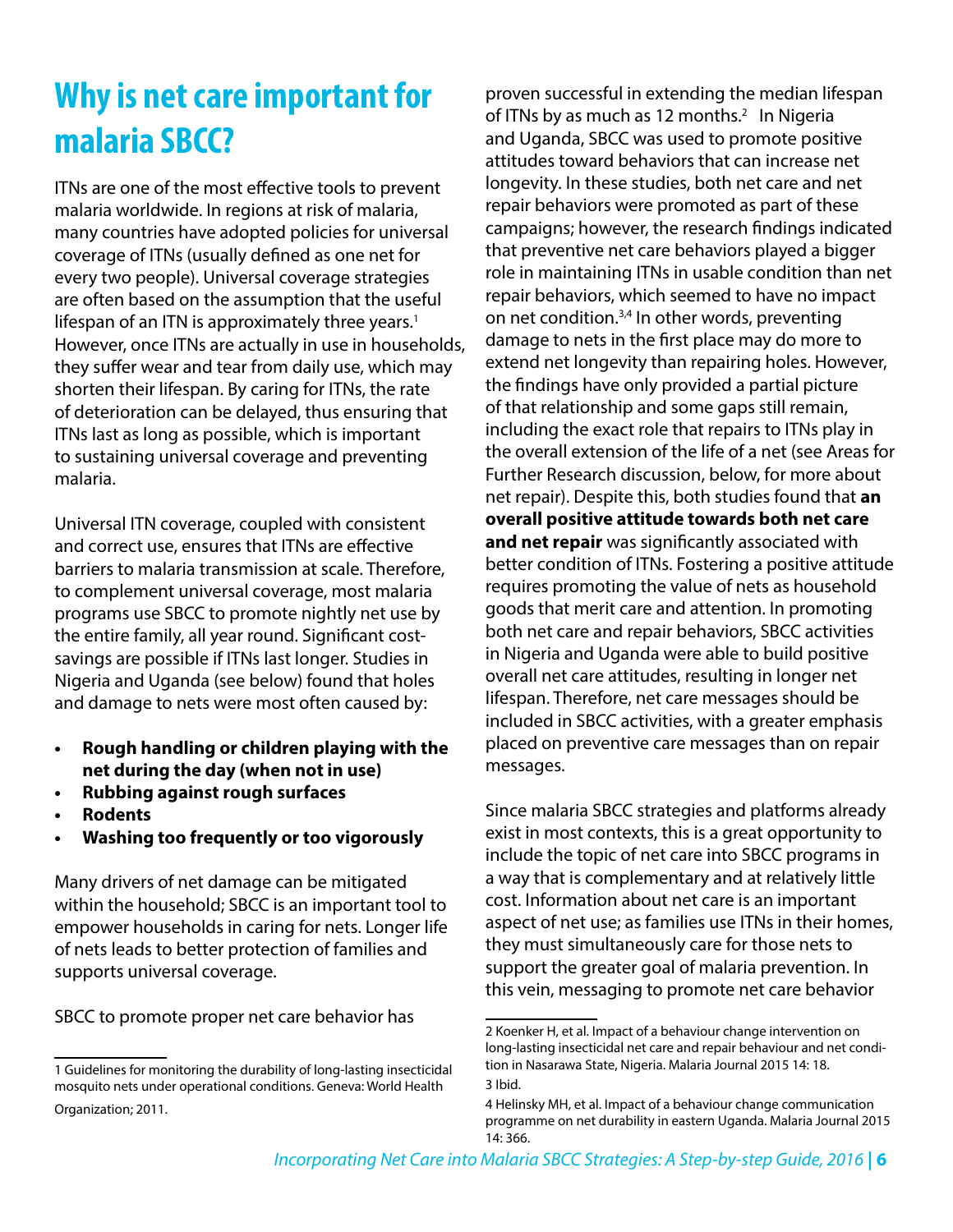<span id="page-6-0"></span>can be seen as a component of overall net use messaging. Indeed, in many cases, the incorporation of net care messaging into existing SBCC strategies is a "low-hanging fruit." The effort requires minimal investment and in fact, some net care messaging is already routinely used during ITN mass distributions, when instructions about hanging and washing nets are shared at the time an ITN is distributed. **The challenge addressed by this guide is to ensure that net users care for their nets routinely throughout the year after distribution.**

# **Key behaviors for net care**

What exactly is meant by "net care," and what behaviors are implied? In this guide, "net care" is used to refer to actions that can be done at home to maintain an ITN in good condition so that it can continue to be used for malaria prevention. This

includes both preventive and repair behaviors, although preventive behaviors are emphasized more. Two definitions are helpful:

- **• Caring for nets:** Refers to actions intended to prevent damage to nets—for example, by handling nets carefully, keeping them away from sources of damage, and washing nets gently and not too often.
- **• Repairing nets:** Refers to closing holes and tears by stitching, patching, tying knots, or any other method.

The **behaviors to promote should be directly related to the "dangers" to nets** in that context. Several research studies have been conducted in Nigeria, Uganda, and Senegal to identify specific key behaviors for both net care and net repair; these are listed in Table 1.

| <b>Net care behaviors</b>                                                                        | <b>Net repair behaviors</b>         |
|--------------------------------------------------------------------------------------------------|-------------------------------------|
| Hang and handle nets carefully                                                                   | Inspect nets regularly for holes    |
| Fold or tie a net out of the way during the day                                                  | Repair small holes immediately      |
| Keep the net away from sources of damage,<br>including:<br>Keep the net out of reach of children | Tie, patch, or stitch holes in nets |
| Do not let children play with nets                                                               |                                     |
| Keep food away from nets<br>Do not soil a net with food                                          |                                     |
| Wash nets with care, including:                                                                  |                                     |
| Wash nets with gentle motions<br>Wash nets in a basin or bucket                                  |                                     |
| Wash nets with mild soap, not detergent                                                          |                                     |
| Wash nets only at the appropriate frequency<br>(generally no more than once every 3 months)      |                                     |
| Hang nets to dry in the shade only, not the sun                                                  |                                     |

#### **Table 1: Key behaviors for net care and repair identified in Nigeria, Uganda, and Senegal research**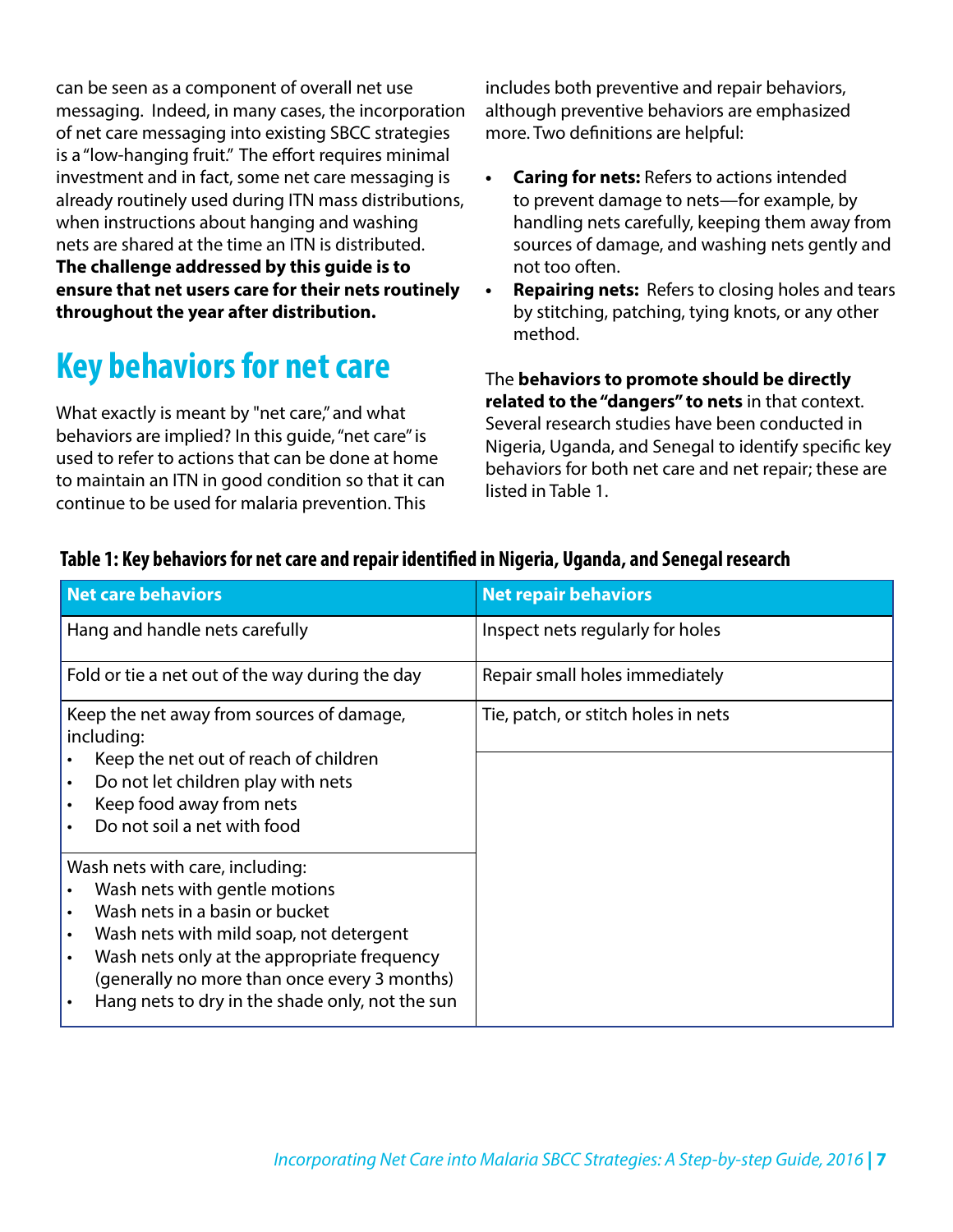<span id="page-7-0"></span>It is recommended that these specific behaviors be incorporated in SBCC strategies. However, organizations using this guide are also encouraged to conduct formative research to better adapt this list to the local context and ensure that the behaviors are relevant and appropriate. The formative research process is described under Step 1.



# **When is the right time to implement net care SBCC?**

ITN care behaviors should become part of daily household routines and should be practiced on all nets in use in the home. Therefore, net care messaging should be included in communication at the time of ITN distribution; however, more importantly, net care messaging should be reinforced continuously over time following distribution. The reason for this is that net care messaging may be "lost" among the many messages that are shared during ITN distribution. Net care behaviors should be promoted regularly over time in much the same way that net use messaging is typically communicated. In addition, net care messaging need not stand alone; it can be easily incorporated into existing malaria prevention SBCC and coupled with messages to promote net use. Depending on the SBCC program resources and schedule, messaging supporting net use and net care can be issued at the same time or in alternating instances. Alternating messages is a way to keep SBCC for ITNs "fresh" and avoid message fatigue, and may be especially appropriate for mass media. On the other hand, social mobilization activities and inter-personal communication platforms have longer interactions with audiences and can promote both net use and net care together. In general, the selection of timing should **prioritize providing net users with periodic cues to action** to remind them about the everyday maintenance and routine care behaviors that will ensure their nets last long. Cues to action should be culturally relevant and address the main causes of damage to nets (see Step 1). The frequency of messages will depend on cultural and contextual factors, malaria epidemiology, net longevity data from durability monitoring, and program resources, among other factors.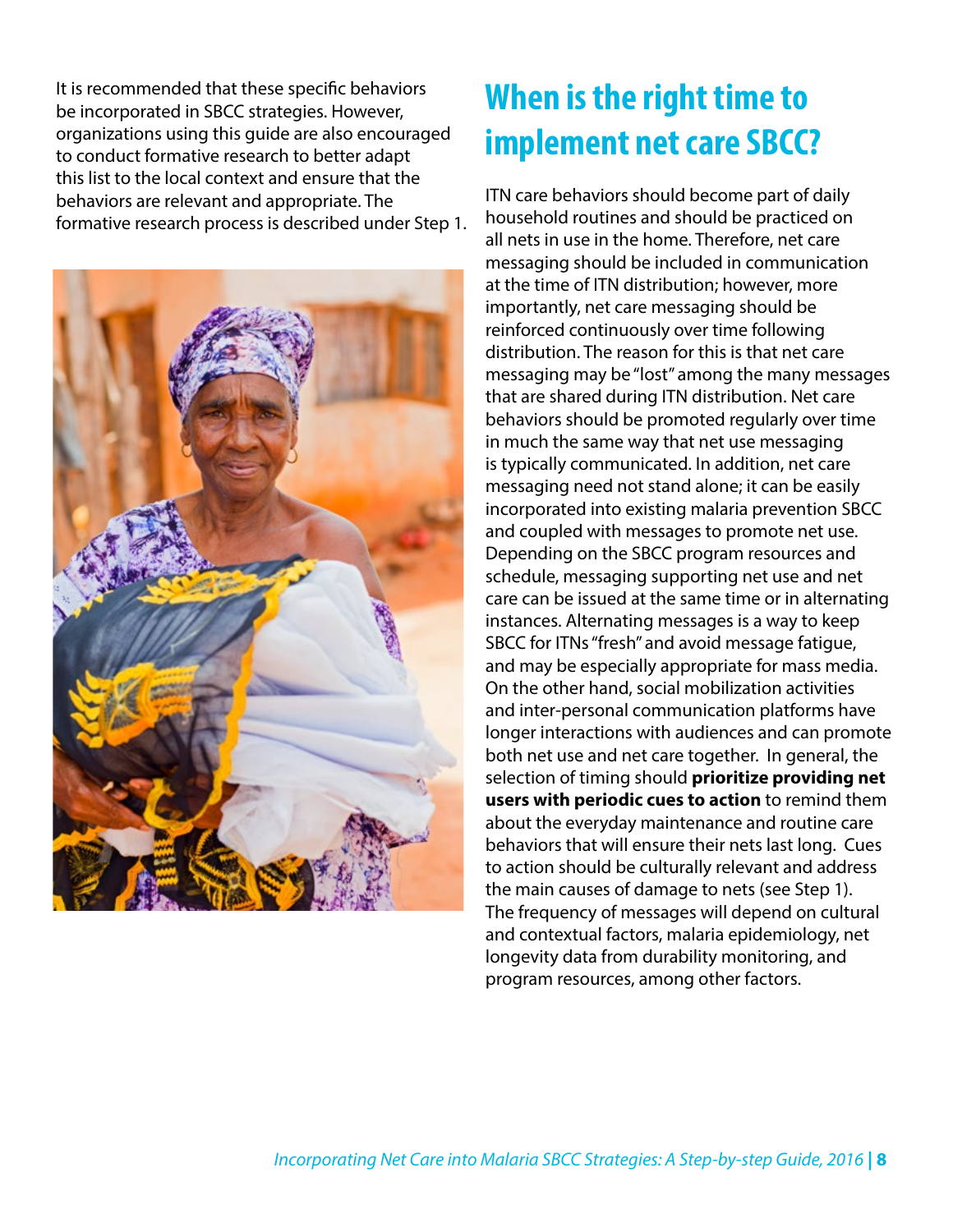# <span id="page-8-0"></span>**Steps to develop an SBCC strategy for ITN care**

It is feasible for a small working group to follow the five steps described in this guide within a brief period. For example, the design and planning process to develop key messages, content, and activities can be accomplished in as little as one to three months. There are many practical ways to incorporate the resulting products into an SBCC strategy, followed by implementation, monitoring, and evaluation, according to the program's existing timeline. For example, messages can be included into existing malaria SBCC strategies simply by adding a radio spot, updating content within job aids, and including net care messages during trainings with community health workers already working on malaria. Adding activities such as these typically carries little cost, but great value, to a program.

#### **Resources and tools for formative research**

The following resources may be helpful in formulating net care formative research:

- Module 2 of the **[Online Training](http://www.vector-works.org/resources/online-training-on-evidence-based-malaria-social-and-behavior-change-communication-sbcc/)  [on Evidence-based Malaria SBCC](http://www.vector-works.org/resources/online-training-on-evidence-based-malaria-social-and-behavior-change-communication-sbcc/)**  provides a brief online training on conducting formative research for malaria SBCC
- The **[formative research page of](https://www.k4health.org/toolkits/care-repair-LLIN/formative-research)  [the Care of Mosquito Nets Toolkit](https://www.k4health.org/toolkits/care-repair-LLIN/formative-research)** features an example formative research protocol for net care, including interview and focus group guides
- The summary publication, **[ITN](http://www.vector-works.org/wp-content/uploads/NetWorks-Summary-Net-Care-and-Repair-2015-Jan.pdf)  [Care and Repair: Improving Net](http://www.vector-works.org/wp-content/uploads/NetWorks-Summary-Net-Care-and-Repair-2015-Jan.pdf)  [Lifespan through Behavior Change](http://www.vector-works.org/wp-content/uploads/NetWorks-Summary-Net-Care-and-Repair-2015-Jan.pdf)  [Communication](http://www.vector-works.org/wp-content/uploads/NetWorks-Summary-Net-Care-and-Repair-2015-Jan.pdf)** from the NetWorks project compiles formative research findings

# **Step 1: Inquiry**

Effective SBCC is based on research about the audience and the factors that determine behavior. Although ITNs may be fairly uniform across the globe, the contexts in which they are used and cared for are not. This first step involves conducting formative research on the audience, net users, to understand the determinants that affect their willingness and ability to care for ITNs. Formative research can include literature reviews (published and unpublished), secondary data analysis, and quantitative and qualitative data collection. In the case of net care, formative research can explore topics such as:

- Perceptions, beliefs, attitudes, and norms about care behavior;
- Net care behaviors currently practiced, including washing practices;
- How, when, and with what frequency behaviors are practiced;
- Reasons why behaviors are or are not practiced;
- Benefits and motivators to net care, including non-health motivations, such as aesthetics;
- Role of net care in everyday household chores and routines;
- How nets are categorized along with other household items, and attitudes about the care of other household items;
- Effect of seasonality on net care;
- Family member and gender roles in net care;
- Terms and language used to discuss net care and related concepts like net longevity;
- Value placed on an ITN, and how its value may vary according to its condition; and
- Other topics important to the local context.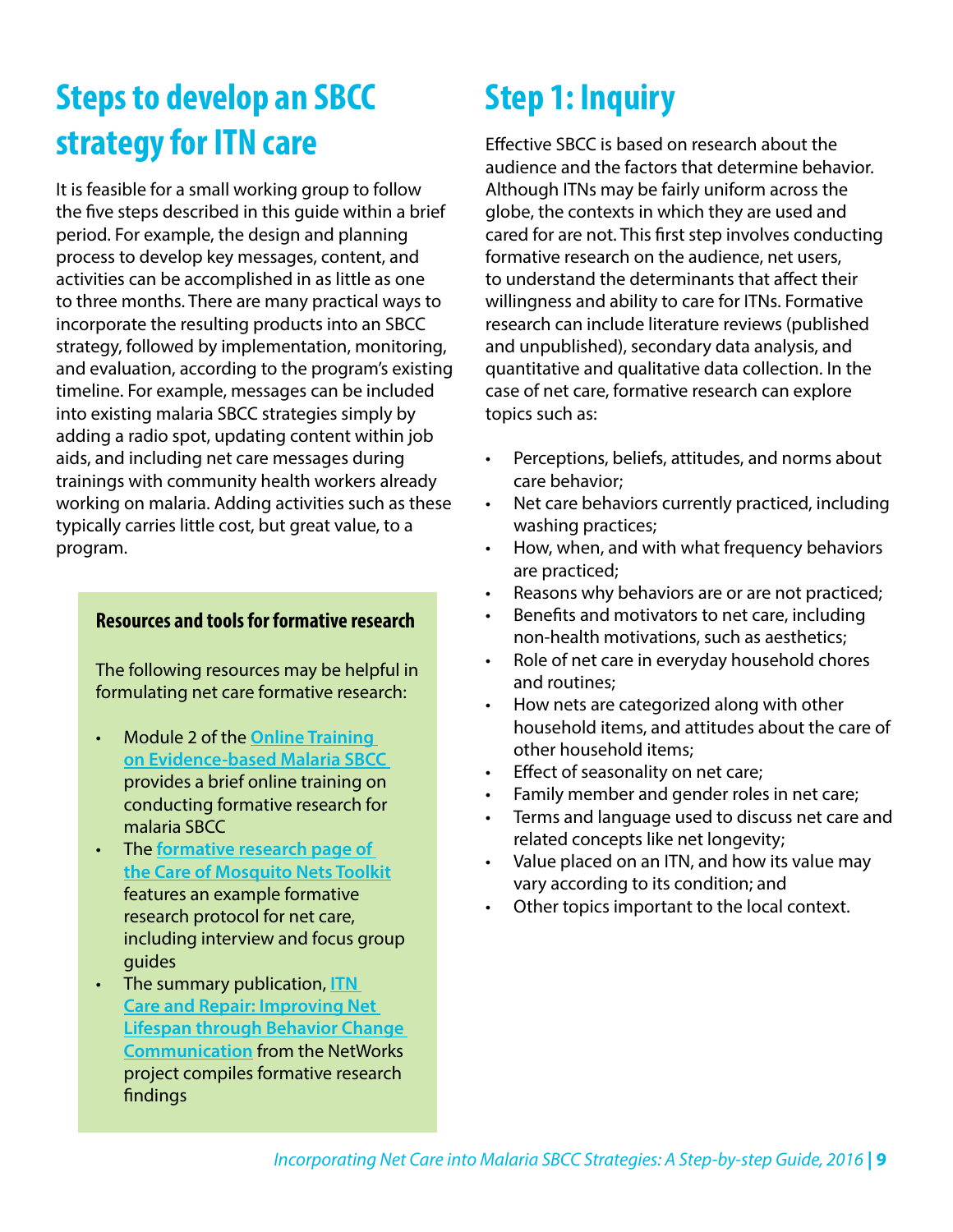These topics can be integrated into planned formative research activities. Formative research is also an opportunity to learn about the most effective communication platforms to reach the audience with malaria SBCC. A program may also choose to use formative research as an opportunity to establish a baseline metric of net care behavior and the factors that determine that behavior, so that followup studies can measure progress.

Formative research can be done with a small budget, by working with existing malaria community mobilizers. However, if time and resources are prohibitive to conducting formative research in communities, existing research findings will provide a useful evidence base. Table 2 highlights key research findings that may be relevant to net care SBCC and links to the full publications for more detailed results. Conducting a brief online search for any new literature is also recommended.

These topics can be integrated into planned formative research activities. Formative research is also an opportunity to learn about the most effective communication platforms to reach the audience with malaria SBCC. A program may also choose to use formative research as an opportunity to establish a baseline metric of net care behavior and the factors that determine that behavior, so that followup studies can measure progress. If available, net durability monitoring data can also help understand how nets may deteriorate in the specific contexts and what behaviors are practiced to care for them.

### **The importance of probing in formative research**

Net care may not be a topic that will generate much unsolicited discussion. Therefore, when conducting formative research, it is important that the data collectors probe thoroughly. They may need to dig a little deeper to identify the factors that motivate or hinder the behavior and the groups in the community who may have a stake in net care. Participatory exercises, when accompanied by probes, can help stimulate discussion.

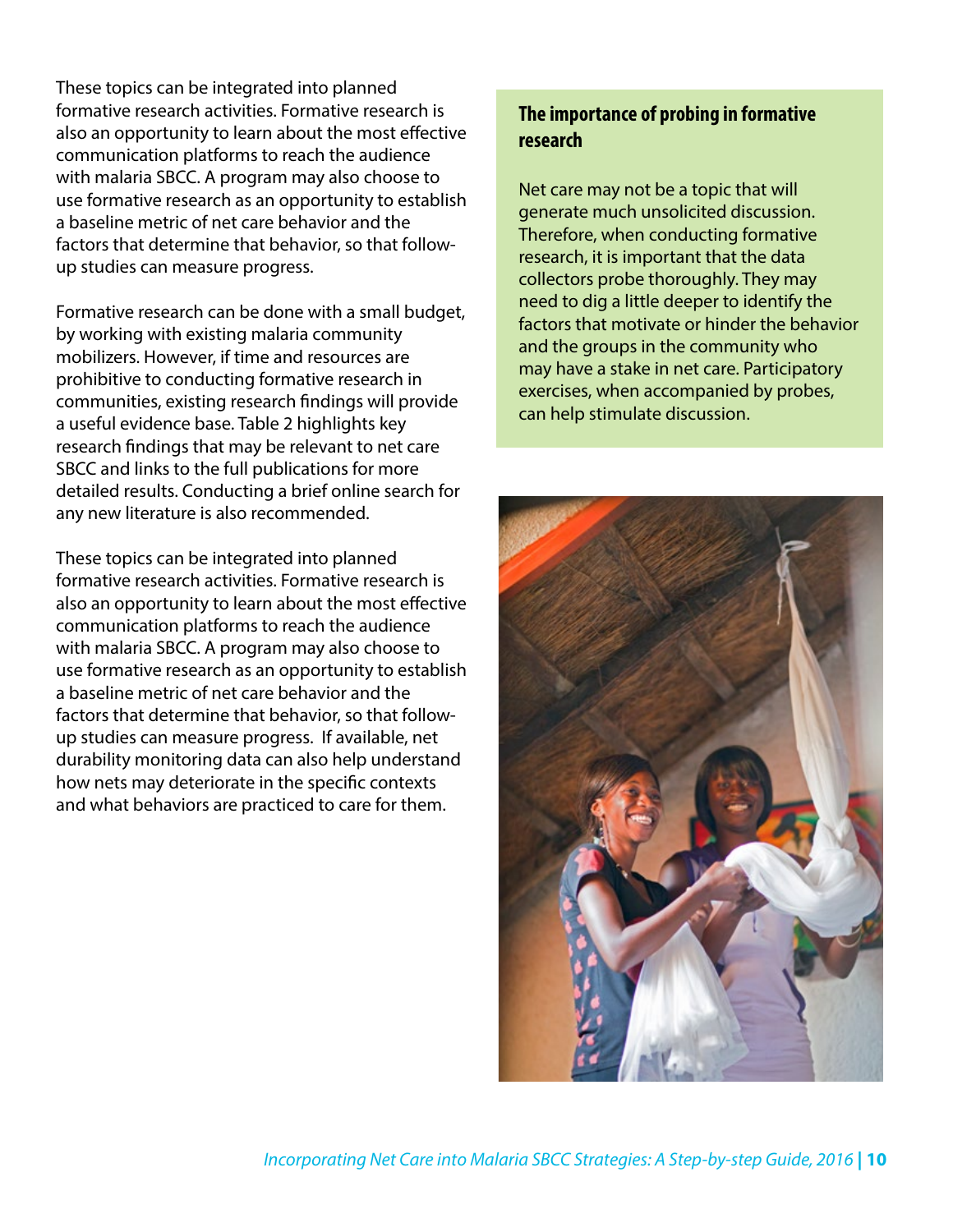| How do nets<br>become<br>damaged?                                        | Daily use: Net damage was common and reported as being caused by behaviors<br>$\bullet$<br>related to daily use.<br>Children, rodents, and rough handling: The most cited causes of damage to<br>$\bullet$<br>nets were children and rodents. Improper handling and rough surfaces were also<br>mentioned.<br>Washing: Nets were washed more frequently than recommended, were rubbed<br>$\bullet$<br>vigorously, and often dried in the sun, putting them at risk for accelerated damage.                                                                                                                                                                                                                                                                                                 |
|--------------------------------------------------------------------------|--------------------------------------------------------------------------------------------------------------------------------------------------------------------------------------------------------------------------------------------------------------------------------------------------------------------------------------------------------------------------------------------------------------------------------------------------------------------------------------------------------------------------------------------------------------------------------------------------------------------------------------------------------------------------------------------------------------------------------------------------------------------------------------------|
| <b>What</b><br>motivates<br>net care?                                    | Rationales for cleaning and repairing nets were cleanliness and aesthetics of the net<br>$\bullet$<br>after care.<br>Motivations for taking care of and repairing nets centered around caring for one's<br>$\bullet$<br>family, avoiding mosquito bites, saving money, and maintaining the positive opinion<br>of others by keeping a clean and intact net.<br>Strong social norms were related to net hygiene and appearance; dirty nets are<br>$\bullet$<br>considered unhealthy and socially unacceptable, while clean nets were associated<br>with being a responsible person who cares about the health of their family.                                                                                                                                                              |
| What<br>inhibits net<br>care?                                            | Barriers to net care and repair related to lack of time.<br>$\bullet$<br>Barriers to net repair related to lack of time or not knowing how to repair.<br>$\bullet$<br>Most users would prefer purchasing a new net to repairing an old one, but finances<br>$\bullet$<br>limit their ability to do so.<br>Net users do not consider nets to be worthy of repair when they are overly damaged<br>$\bullet$<br>or when holes are too large or too numerous.<br>Because of the value placed on net cleanliness, some people may not find it<br>$\bullet$<br>acceptable to reduce the frequency with which they wash their nets.<br>Some confusion exists about the proper way to wash long-lasting ITN, including the<br>$\bullet$<br>need to re-treat with insecticide after several washes. |
| <b>Publications</b><br><b>of</b><br>formative<br>research on<br>net care | "We are supposed to take care of it": a qualitative examination of care and repair<br>behaviour of long-lasting, insecticide-treated nets in Nasarawa State, Nigeria<br>"You need to take care of it like you take care of your soul": perceptions and<br>behaviours related to mosquito net damage, care, and repair in Senegal<br>"It is about how the net looks": a qualitative study of perceptions and practices<br>$\bullet$<br>related to mosquito net care and repair in two districts in eastern Uganda<br>Net use, care and repair practices following a universal distribution campaign in<br>$\bullet$<br><b>Mali</b>                                                                                                                                                          |

### **Table 2: Formative research findings common to Nigeria, Senegal, Uganda, and Mali**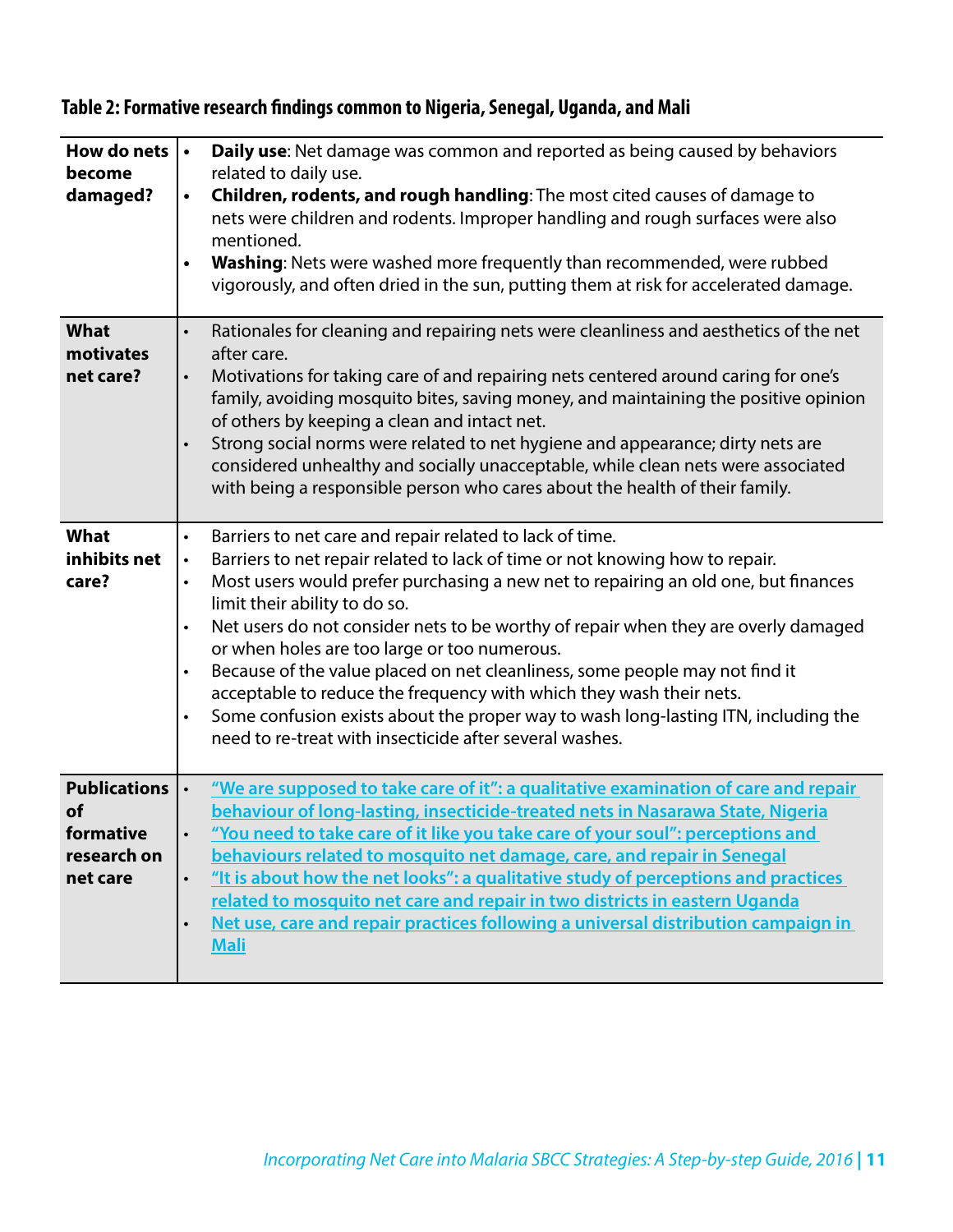## <span id="page-11-0"></span>**Step 2: Strategic design**



In this step, the working group will use the formative research findings to develop the strategic elements of net care SBCC. The strategic design process is best accomplished by holding a short design workshop; a **[sample workshop agenda](https://www.k4health.org/toolkits/care-repair-LLIN/sample-materials-development-workshop-agenda)** to develop a net care SBCC strategy can be found in the **[net care online toolkit](https://www.k4health.org/toolkits/care-repair-LLIN)**. If a malaria SBCC strategy already exists, the working group can simply hold a brief workshop to update the strategy to include net care in the relevant sections.

Two important resources to use during the strategic design process are the **[Strategic Framework for Malaria](http://www.rollbackmalaria.org/files/files/globaladvocacy/docs/BCCstrategicFramework.pdf) [Communication](http://www.rollbackmalaria.org/files/files/globaladvocacy/docs/BCCstrategicFramework.pdf)** by Roll Back Malaria (RBM) and the **[How to Develop a Communication Strategy](http://www.thehealthcompass.org/how-to-guides/how-develop-communication-strategy)** guide by the USAID-funded Health Communication Capacity Collaborative (HC3) project. Below are some key points specific to net care to consider during the design, to ensure that the SBCC is strategic:

• Define the **objective** of the net care communication. An example objective is:

*"By the end of the campaign, 80% of ITN users in the project area have the knowledge and skills to care for their nets, understand the importance of caring for their nets, and practice net care behaviors regularly."*

• Define a **conceptual model, framework, or behavior change theory** that indicates how net care messaging will lead to the intended objective of longer net lifespan. Figure 1 provides an example conceptual model of how net care attitudes, intentions and behaviors play a role in net integrity. In Nigeria and Uganda, the evaluation of the SBCC intervention indicted that **positive attitudes** were the most important drivers or predictors of nets being in good condition.<sup>5,6</sup> This research found that the most powerful predictors of nets in serviceable conditions were: a feeling of **self-efficacy** (i.e.: there are actions I can take to make my net last longer), a **perception that a repaired net is still effective against malaria**, and an attitude that **nets are valuable**.

<sup>5</sup> Koenker H, et al. Impact of a behaviour change intervention on long-lasting insecticidal net care and repair behaviour and net condition in Nasarawa State, Nigeria. Malaria Journal 2015 14: 18.

<sup>6</sup> Helinski MH, et al. Impact of a behaviour change communication programme on net durability in eastern Uganda. Malaria Journal 2015 14: 366.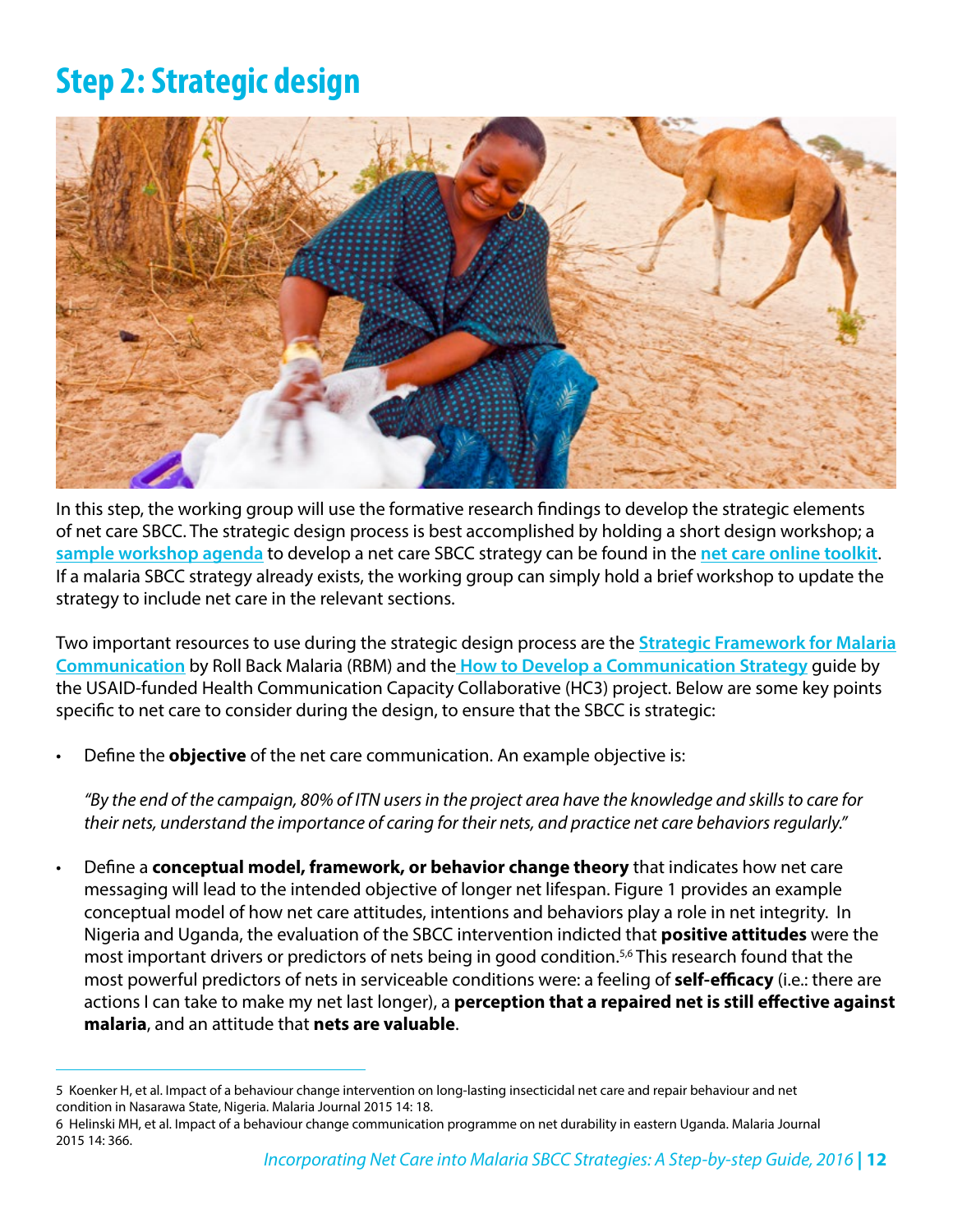### **Figure 2: Conceptual model of net integrity**



- Define the **target audiences**. Primary audiences are those who will perform the key behaviors, while secondary audiences may be those who influence the primary audience.
	- º **Primary audiences.** It is important for nets to be tied or rolled out of the way every morning and kept away from playing children and other sources of damage during the day. Therefore, the primary audience for net care SBCC will typically be those household members who do regular daily chores and maintain the home during the day. In many contexts, this will be women or girls. However, if messages only target women or girls because of existing gender roles, they may also serve to perpetuate such roles and may miss other primary users of nets. Therefore, SBCC activities should also include messages that reach men and boys. All those

who use nets should have a role in net care. regardless of gender. This means that net care messaging can, and should, be easily integrated into a program's existing net use messaging by targeting the same audiences for net use. View an example of a **[poster](https://www.k4health.org/toolkits/care-repair-LLIN/nigeria-responsible-man-repairs-torn-nets-poster)** promoting men to participate in net care.

º **Secondary audiences**. For net care SBCC, consider individuals who may influence the attitudes and actions of the primary audiences, such as elder household members, religious leaders, community leaders, teachers, health workers, staff at ITN distribution points, as well as groups that may support net care like women's groups and tailors. Watch a **[video](https://www.youtube.com/watch?v=LOGXfQTZ028&feature=youtu.be&list=PLflIHdtzuE_Egvolyt0vWro9vGdSHUTfp)** of tailors in Senegal who sew decorative borders along the bottom of nets to make them more "stylish" with the added advantage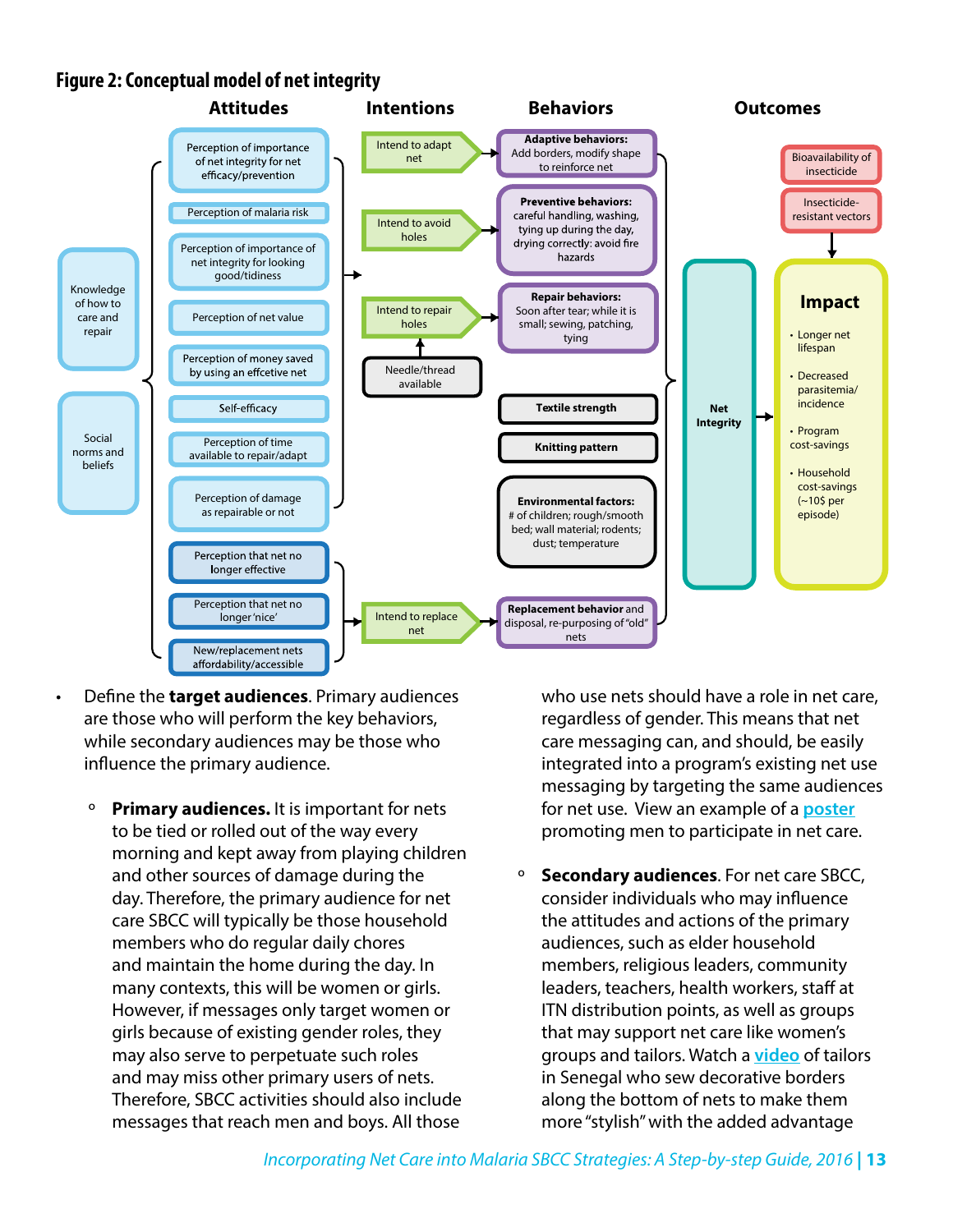of protecting the bottom of the net when tucking under a mattress or mat.

- **• Select the key behaviors to promote.** Specifying the key net care behaviors to be promoted is a necessary step before messages can be developed. The key behaviors in the given context will be based on any formative research available; however, it is important to promote behaviors that directly **mitigate the common causes of damage to nets**. Refer back to Table 1 for a list of key behaviors that have been used in prior net care efforts.
- **• Develop key message points.** The key message points are the main ideas that will be included in the final creative messages. The net care programs implemented in Nigeria and Uganda utilized the following key message points:
	- º Nets are valuable and worth the time to care and repair.
	- º Fold or tie net away every day when not in use.
	- º Keep the net out of reach of children. Do not let children play with nets.
	- º To avoid attracting rodents, do not soil a net with food—keep food away from nets.
	- º Handle nets gently and with much care.
	- º Wash nets only when dirty and no more than once every three months, wash gently with mild soap.
	- º A torn net can still be effective if repaired.
	- º Repair small holes immediately.
	- º You can tie, patch, or stitch holes in nets.
	- º Inspect the net regularly (everyday) for holes.

**• Define the activities and communication platforms that will be effective.** The selection of activities and communication platforms for net care SBCC can fit into the existing malaria SBCC platforms and leverage existing efforts. For example:

º If the program uses community health workers to share messages about net use, a

### **Resources for SBCC strategic design and creative development**

- **[How to Develop a Communication](http://www.thehealthcompass.org/how-to-guides/how-develop-communication-strategy)  [Strategy](http://www.thehealthcompass.org/how-to-guides/how-develop-communication-strategy)** by HC3
- **[Communication Plan Template](http://www.thehealthcompass.org/sbcc-tools/communication-plan-template)**
- **[Strategic Framework for Malaria](http://www.rollbackmalaria.org/files/files/globaladvocacy/docs/BCCstrategicFramework.pdf)  [Communication](http://www.rollbackmalaria.org/files/files/globaladvocacy/docs/BCCstrategicFramework.pdf)** by Roll Back Malaria

section with additional messages on net care can be added to their manual and job aids.

- º A new TV or radio spot on net care can be added to a current mass media program. This will have the added benefit of "refreshing" mass media messaging. Care messages can be aired at alternating intervals to keep ITN use "fresh," to audiences—for example, care messages can be aired in some months and ITN use messages can be aired in other months.
- º If the program uses SMS through mobile phones or social media to promote net use among households, a set of texts, tweets, or Facebook posts on net care can be added to the programmed release of messages to mobile phones or social media.
- º A skit on net care can be added to the repertoire for drama groups, or a care message can be added to an existing skit. **[Example drama skit from Uganda.](https://www.k4health.org/toolkits/care-repair-LLIN/uganda-forum-theater-drama-script)**
- º Schoolteachers can include net care in their malaria curriculum with students of all ages. Here are some guides, examples and materials that teachers can use for this:
	- **[Example Lesson Plan from Uganda](https://www.k4health.org/toolkits/care-repair-LLIN/uganda-school-lesson-plan-communal-sewing-and-net-care)**
	- **[Teacher's Guide to Malaria Prevention](https://www.k4health.org/toolkits/continuous-distribution-malaria/teachers-guide-malaria-prevention)  [from Nigeria](https://www.k4health.org/toolkits/continuous-distribution-malaria/teachers-guide-malaria-prevention)**
	- **[School Distribution Training Manual](https://www.k4health.org/toolkits/continuous-distribution-malaria/ghana-school-distribution-training-manual)  [from Ghana](https://www.k4health.org/toolkits/continuous-distribution-malaria/ghana-school-distribution-training-manual)**
	- Malaria Protection Pledge **[Poster](https://www.k4health.org/toolkits/continuous-distribution-malaria/malaria-protection-pledge-poster-classrooms-nigeria)** & **[Card](https://www.k4health.org/toolkits/continuous-distribution-malaria/marlaria-protection-pledge-card-students-nigeria)** for Students from Nigeria
	- **[Malaria Info Wall Chart for Classrooms](https://www.k4health.org/toolkits/continuous-distribution-malaria/malaria-info-wall-chart-classrooms)  [from Nigeria](https://www.k4health.org/toolkits/continuous-distribution-malaria/malaria-info-wall-chart-classrooms)**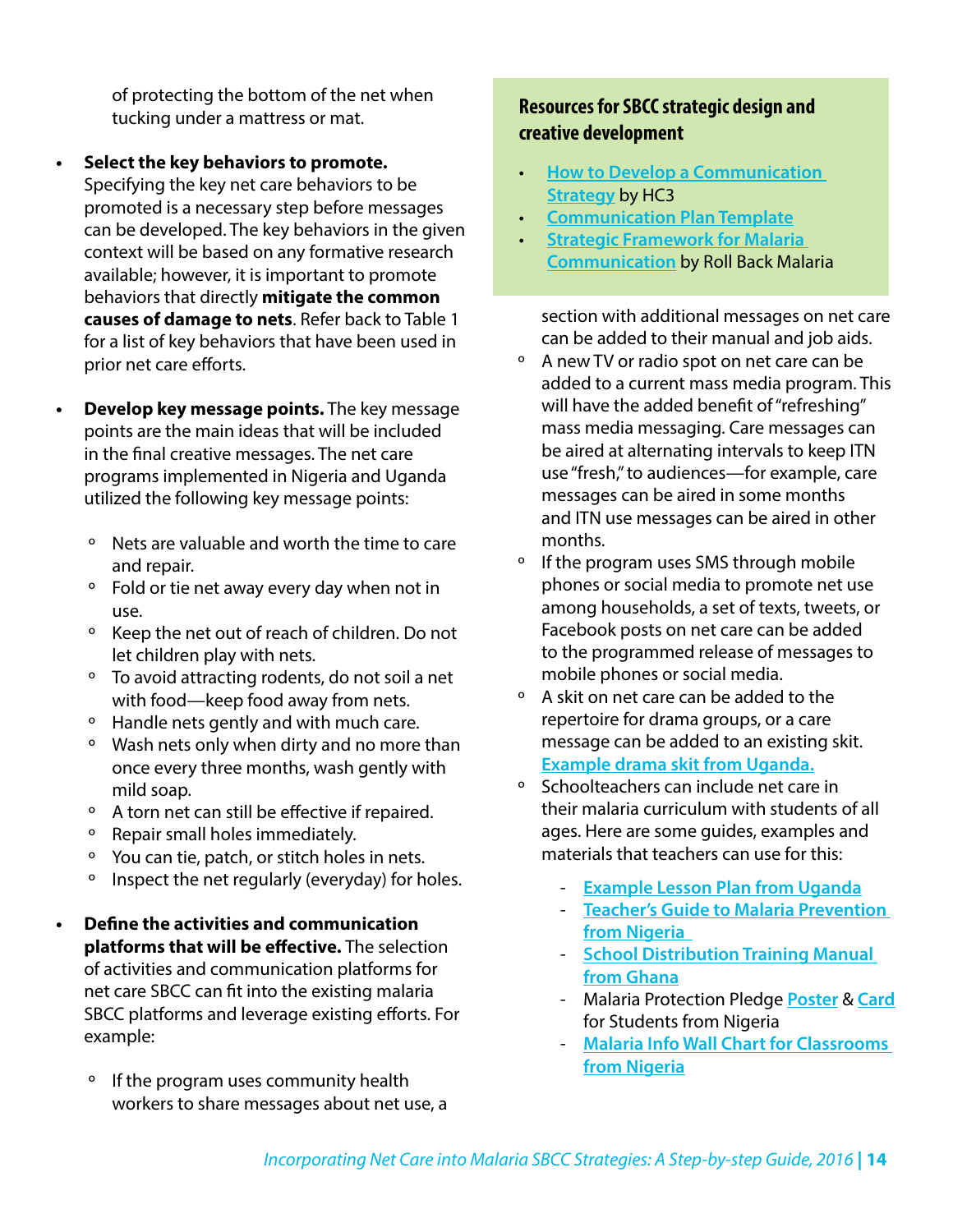- <span id="page-14-0"></span>º Hold a contest for musical groups or children to create and perform a song about malaria that includes net care. Local radio and the press can be involved in the activity. **[Example](https://www.k4health.org/toolkits/care-repair-LLIN/uganda-school-music-dance-and-drama-competition-adjudication-sheets)  [music, drama and dance competition in](https://www.k4health.org/toolkits/care-repair-LLIN/uganda-school-music-dance-and-drama-competition-adjudication-sheets)  [schools from Uganda.](https://www.k4health.org/toolkits/care-repair-LLIN/uganda-school-music-dance-and-drama-competition-adjudication-sheets)**
- º Hold net care demonstrations in schools in communities, engaging with local tailors.
- º Add net care to any advocacy materials and add talking points for malaria champions and political leaders that include net care.
- º Obtain testimonials from local leaders supporting net care for radio, TV, or other platforms.
- º Develop a press release about net care for use by journalists.
- º At the next opportunity to update any malaria SBCC print materials, ensure that net care messages are included.
- Include net care demonstrations, such as this example from the **[Peace Corps Senegal Net](https://www.k4health.org/toolkits/care-repair-LLIN/case-study-regional-bed-net-care-and-repair-tour-senegal)  [Care and Repair Tour](https://www.k4health.org/toolkits/care-repair-LLIN/case-study-regional-bed-net-care-and-repair-tour-senegal)**, at upcoming community events.



### **Creative concepts used to promote net care and repair in Nigeria and Uganda**

- Loss aversion approach: Holes in your net are like holes in your fence, they can allow thieves (mosquitoes) to enter and rob you of your money and health. A **[radio spot](https://www.k4health.org/toolkits/care-repair-LLIN/nigeria-radio-spot-holes-are-armed-robbers-hausa)** in Nigeria used this concept.
- Emotional approach: Like a newborn baby, nets need to be handled with care. A **[radio](https://www.k4health.org/toolkits/care-repair-LLIN/nigeria-radio-spot-nets-are-newborn-babies-hausa)  [spot](https://www.k4health.org/toolkits/care-repair-LLIN/nigeria-radio-spot-nets-are-newborn-babies-hausa)** in Nigeria used this concept.
- Humorous approach: A Uganda **[radio spot](https://www.k4health.org/toolkits/care-repair-LLIN/uganda-radio-spots)** used a humorous character named Thomas, a child whose mother catches him sticking his head through a hole in a net.

# **Step 3: Create and test**

In this step, a creative team should be convened to **develop the creative messages and materials**  in accordance with the strategy designed in Step 2. Creativity is an important factor in this process, as formative research indicates that the strongest motivators for net care behaviors are not always related to health. Possible strong motivators may include saving money, being perceived as tidy, parents' responsibility to care for children, and keeping a net looking "nice." The group will need to develop key messages that will resonate with the selected audiences by using local concepts, language, and motivators. Some examples of creative messages used in previous campaigns are in the box below. See the **[How to Design SBCC](http://www.thehealthcompass.org/how-to-guides/how-design-sbcc-messages)  [Messages](http://www.thehealthcompass.org/how-to-guides/how-design-sbcc-messages)** guide for guidance on creative design, as well as the **[Audience Messages and Materials](http://www.thehealthcompass.org/sbcc-tools/audience-messages-and-materials-worksheet)  [Worksheet](http://www.thehealthcompass.org/sbcc-tools/audience-messages-and-materials-worksheet)**, and a **[Creative Brief Template for Net](https://www.k4health.org/toolkits/care-repair-LLIN/creative-brief-template)  [Care](https://www.k4health.org/toolkits/care-repair-LLIN/creative-brief-template)** used in Uganda.

#### **Resources for pretesting SBCC materials**

- Module 3 of the **[Online Training on](http://www.vector-works.org/resources/online-training-on-evidence-based-malaria-social-and-behavior-change-communication-sbcc/)  [Evidence-based Malaria SBCC](http://www.vector-works.org/resources/online-training-on-evidence-based-malaria-social-and-behavior-change-communication-sbcc/)** provides several helpful tips for pretesting
- **[How to Conduct a Pretest](http://www.thehealthcompass.org/how-to-guides/how-conduct-pretest)** by HC3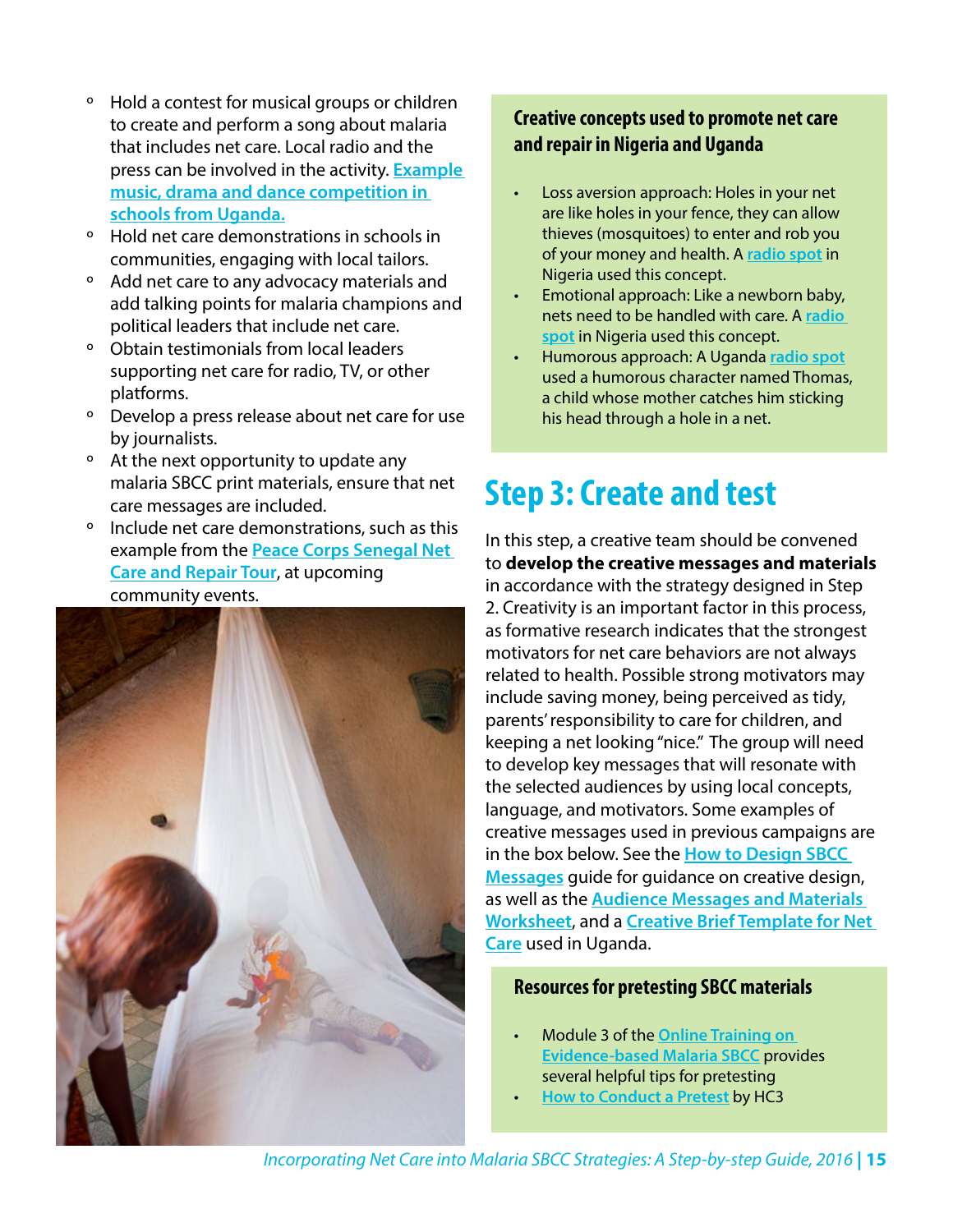<span id="page-15-0"></span>After creating new material and messages, they should be **pretested before finalization**. Anytime a new element is introduced into an existing SBCC strategy, it should be pretested first to confirm effectiveness. For example, long-lasting insecticidal nets (LLINs) are a type of ITN that are specifically designed to withstand 20 washes with a mild soap before the potency of the insecticide is reduced. However, conveying appropriate washing frequency with the right type of soap available in the local context—to ensure an LLIN lasts several years—can be a complex concept. **Pretesting will help make sure that the messages on washing frequency and soap type are clear, simple, and can be easily understood.**

If a program already has SBCC activities underway, it may seem daunting to pretest new messages and materials. However, pretesting can easily be built into existing SBCC activities by taking advantage of opportunities to pretest when SBCC teams are in the field. For example, an upcoming supervision visit of community health workers may offer a chance to pretest new net care materials.

#### **Resources for monitoring and evaluating net care SBCC**

- Module 4 of the **[Online Training on](http://www.vector-works.org/resources/online-training-on-evidence-based-malaria-social-and-behavior-change-communication-sbcc/)  [Evidence-based Malaria SBCC](http://www.vector-works.org/resources/online-training-on-evidence-based-malaria-social-and-behavior-change-communication-sbcc/)** covers monitoring methods for SBCC
- Module 5 of the **[Online Training on](http://www.vector-works.org/resources/online-training-on-evidence-based-malaria-social-and-behavior-change-communication-sbcc/)  [Evidence-based Malaria SBCC](http://www.vector-works.org/resources/online-training-on-evidence-based-malaria-social-and-behavior-change-communication-sbcc/)** covers evaluation methods for SBCC
- **[How to Develop Monitoring Indicators](http://www.thehealthcompass.org/how-to-guides/how-develop-monitoring-indicators)** by H<sub>C</sub>3
- **[How to Develop a Monitoring and](http://www.thehealthcompass.org/how-to-guides/how-develop-monitoring-and-evaluation-plan)  [Evaluation Plan](http://www.thehealthcompass.org/how-to-guides/how-develop-monitoring-and-evaluation-plan)** by HC3
- **[Malaria BCC Indicators Reference Guide](http://www.vector-works.org/wp-content/uploads/Malaria-BCC-Indicators-Reference-Guide.pdf)** by Roll Back Malaria
- Example **[Monitoring Form for Net Care](https://www.k4health.org/toolkits/care-repair-LLIN/nasarawa-state-netcare-community-health-volunteer-event-reporting-form)  [Community Events](https://www.k4health.org/toolkits/care-repair-LLIN/nasarawa-state-netcare-community-health-volunteer-event-reporting-form)**
- **[Household survey module](https://www.k4health.org/toolkits/care-repair-LLIN/net-care-and-repair-household-survey-module)** to measure exposure to care messages and the prevalence of net care and repair behaviors

In this case, pretesting would be very cost-effective and could be done with a small number of groups quickly.



## **Step 4: Mobilize and monitor**

This step involves implementation and monitoring of the net care activities within the overarching malaria SBCC strategy. An implementation plan should be developed to describe how the net care SBCC will be rolled out; for each activity it should define roles, what work will be done, the timeline and location. If the organization has an existing malaria SBCC implementation plan, the working group can simply review it and add the net care activities in the relevant sections. Since this may involve small changes to the current work of some partners, do pay special attention to clearly planning and communicating **who** will be conducting the new activities and **with what resources**.

As described above, it is recommended that implementation of SBCC for net care be linked to net use messaging. This means that messaging on care should be shared at the time of ITN distribution and for a prolonged period after distribution. This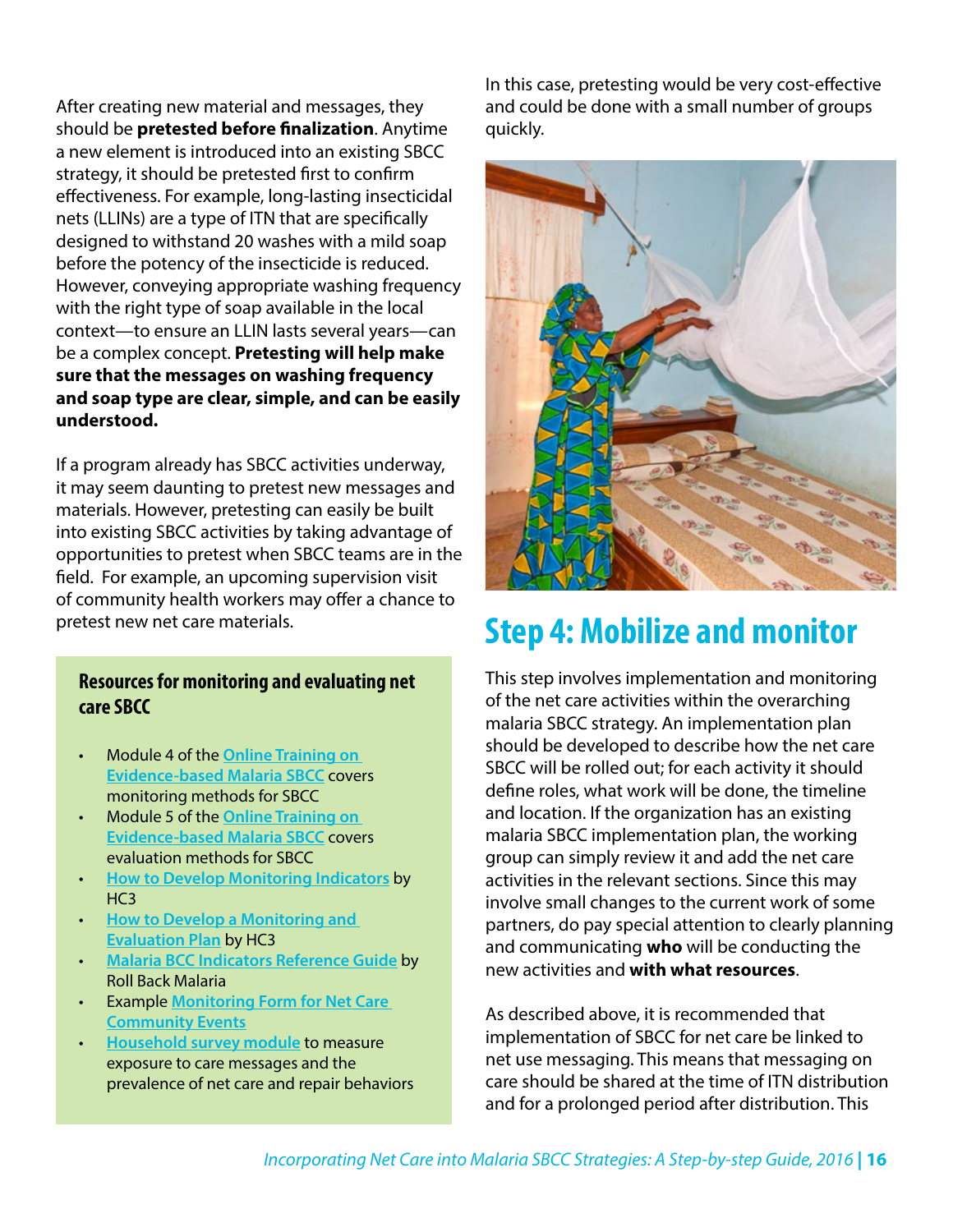<span id="page-16-0"></span>also has implications for SBCC team roles: the people who share net use messaging—for example, community mobilizers or health facility staff—in many cases, should also share net care messaging. Like net use messaging, the nature of net care behaviors requires regular reminders and cues to action to ensure that the behaviors become part of everyday household routines.

Finally, plan the rollout of the net care SBCC activities in phases and collect monitoring data during phases in order to inform improvements to the next phase. Because of its similarity to net use SBCC monitoring, net care SBCC monitoring can be easily incorporated into these efforts. Monitoring can measure the reach and understandability of messaging, as well as changes in attitudes and perceptions about net care. If possible, it is helpful to establish a reference point on these variables before net care messaging rolls out. Previous research with net care and repair SBCC in Nigeria and Uganda indicate that positive attitudes towards both net care and net repair are important predictors of net care behavior change and net condition; therefore, monitoring efforts should aim to periodically capture changes in attitudes to gauge the SBCC efforts.



## **Step 5: Evaluate and evolve**

Evaluation will shed light on how well the program achieved the objectives. This step builds on the previous step, in which SBCC activities and outputs are monitored and implementation is phased. Evaluating the outcomes of net care SBCC should be included in the evaluation of the overarching malaria SBCC strategy. If a malaria SBCC monitoring and evaluation plan already exists, the net care working group should review it and update each section to capture changes and outcomes related to the net care SBCC activities. For the evaluation of net care SBCC activities, the group can consider the following points:

- Questions about net care message exposure, knowledge, attitudes, and behaviors can be incorporated into upcoming surveys, such as a KAP survey, an SBCC program evaluation survey or an omnibus survey. **[Surveys used previously](https://www.k4health.org/toolkits/care-repair-LLIN/evaluation-resources-and-reports)  [in Nigeria and Uganda](https://www.k4health.org/toolkits/care-repair-LLIN/evaluation-resources-and-reports)** can be consulted for examples of questions to capture these variables.
- ITN durability monitoring is another opportunity to collect data on net care behaviors as well as the condition of ITNs, which is an important impact indicator of net care SBCC. A number of existing **[tools for durability monitoring](http://www.durabilitymonitoring.org/)** can be consulted.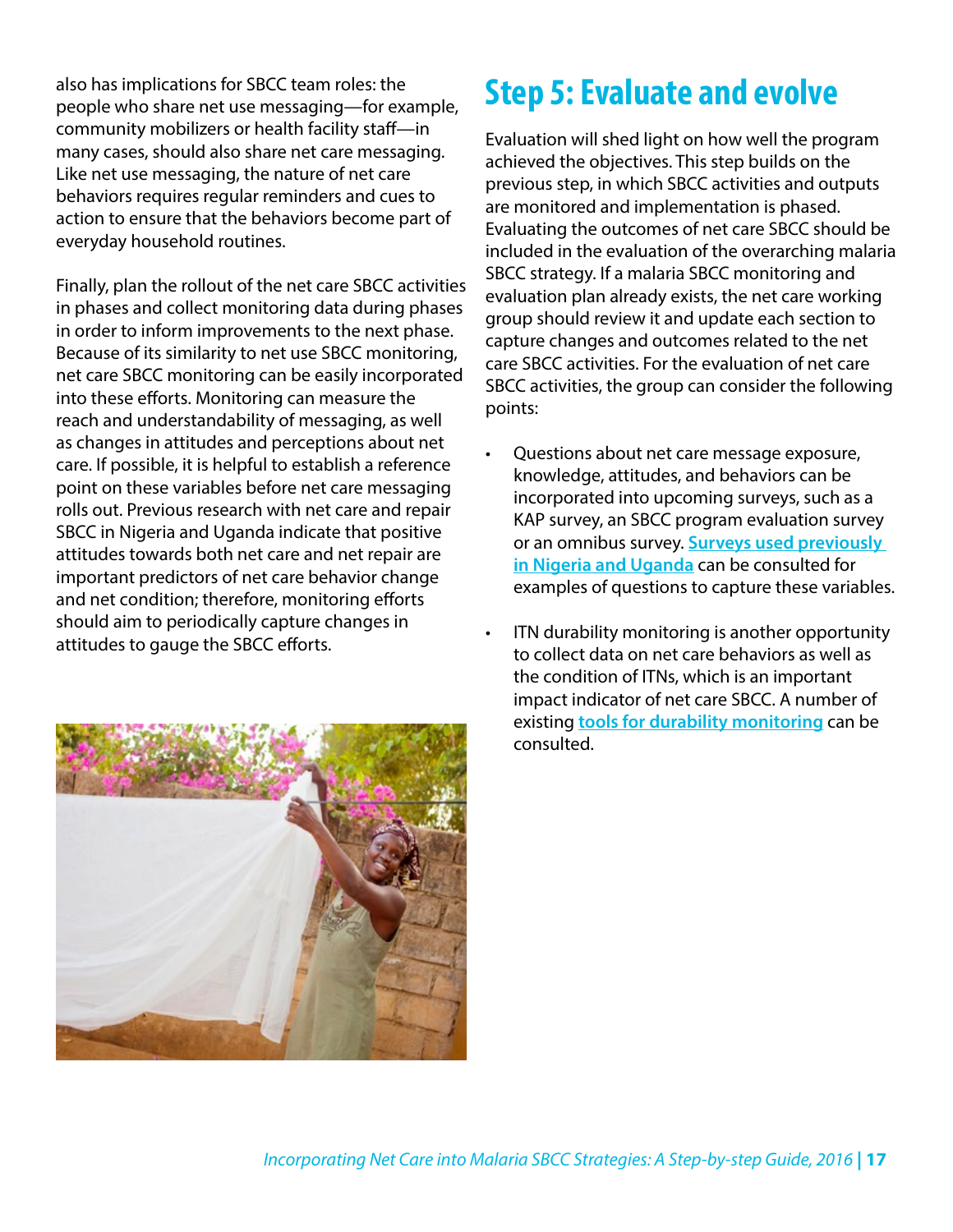

- Key indicators for evaluating net care SBCC include:
	- º Message exposure
	- º Knowledge about net care and repair
	- º Attitudes about net care and repair
	- º Discussion of net care and repair with peers
	- º Reported net care and repair behaviors
	- º Reported causes of damage to nets
	- º Reported frequency of washing ITNs

*The additional indicators listed below are included in standard durability monitoring questionnaires linked above; if durability monitoring data is not available, consider adding these indicators to upcoming an KAP survey to evaluate net care SBCC.*

- º Observed mode of storage of ITNs in homes
- º Observed method of washing ITNs in homes
- º Observed repairs or modifications on ITNs
- º Observed physical condition of nets using the proportionate hole index
- Questions about net care message exposure, knowledge, attitudes, and behaviors can be incorporated into upcoming surveys, such as an SBCC program evaluation survey or an omnibus survey. **[Surveys used previously in Nigeria](https://www.k4health.org/toolkits/care-repair-LLIN/evaluation-resources-and-reports)  [and Uganda](https://www.k4health.org/toolkits/care-repair-LLIN/evaluation-resources-and-reports)** can be consulted for examples of questions to capture these variables.
- ITN durability monitoring is another opportunity

to collect data on net care behaviors as well as the condition of ITNs, which is an important impact indicator of net care SBCC. A number of existing **[tools for durability monitoring](http://www.durabilitymonitoring.org/)** can be consulted.

- Evaluating the relationship between net care SBCC and net condition can be complicated by factors such as net type, time since net distribution, extent of net use, type of sleeping space, climate, malaria seasonality, and others. The following published studies that have evaluated net care and repair SBCC provide some guidance on how to conduct these evaluations and should be consulted by the working group:
	- º **[Koenker H, et al. Impact of a behaviour](https://malariajournal.biomedcentral.com/articles/10.1186/s12936-014-0538-6)  [change intervention on long-lasting](https://malariajournal.biomedcentral.com/articles/10.1186/s12936-014-0538-6)  [insecticidal net care and repair behaviour](https://malariajournal.biomedcentral.com/articles/10.1186/s12936-014-0538-6)  [and net condition in Nasarawa State,](https://malariajournal.biomedcentral.com/articles/10.1186/s12936-014-0538-6)  Nigeria.** *[Malaria Journal](https://malariajournal.biomedcentral.com/articles/10.1186/s12936-014-0538-6)* **2015 14: 18**
	- º **[Helinski MH, et al. Impact of a behaviour](https://malariajournal.biomedcentral.com/articles/10.1186/s12936-015-0899-5)  [change communication programme on](https://malariajournal.biomedcentral.com/articles/10.1186/s12936-015-0899-5)  [net durability in eastern Uganda.](https://malariajournal.biomedcentral.com/articles/10.1186/s12936-015-0899-5)** *Malaria Journal* **[2015 14: 366](https://malariajournal.biomedcentral.com/articles/10.1186/s12936-015-0899-5)**
	- º **[Panter-Brick C, et al. Culturally compelling](http://www.sciencedirect.com/science/article/pii/S0277953605005356)  [strategies for behaviour change: A social](http://www.sciencedirect.com/science/article/pii/S0277953605005356)  [ecology model and case study in malaria](http://www.sciencedirect.com/science/article/pii/S0277953605005356)  prevention.** *[Social Science & Medicine](http://www.sciencedirect.com/science/article/pii/S0277953605005356)* **2006 [62: 11](http://www.sciencedirect.com/science/article/pii/S0277953605005356)**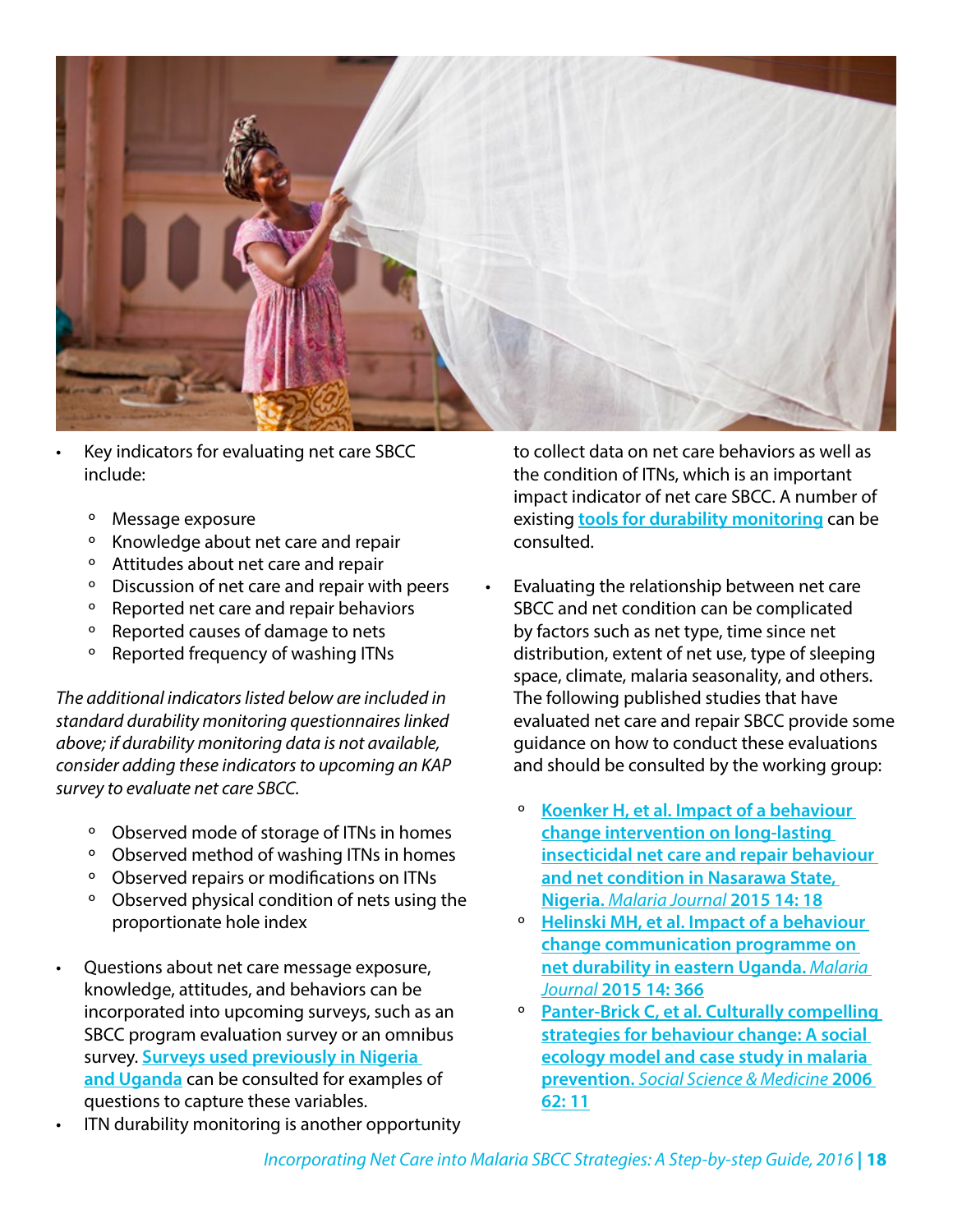# <span id="page-18-0"></span>**Areas for further research**

While the formative and operations research in Nigeria and Uganda cited above have generated knowledge on net care SBCC and its role in ITN longevity, the findings have only provided a partial picture of that relationship and some gaps in understanding still remain. For example, the role of repairing for net longevity is not clear. Research findings indicated that repairing nets seemed to have little effect on overall net condition. However, in these studies repair behaviors may have been initiated too late, when the net was already torn beyond repair. It is not known how net condition may be affected if repairs are done very early in the net lifespan, and as soon as holes appear. In addition, repair behaviors were strongly promoted in both the Nigeria and Uganda SBCC interventions, and the research findings show that a positive attitude towards both care and repair (for example, the belief that a torn net can still be effective if repaired) contributed significantly to better net condition. As such, the role of net repair is an area for further study.

Another area for further exploration is how household members who care for ITNs categorize them among other household items; for example, if ITNs are considered similar to bedding, clothes, or medicines. These perceptions may have implications for how care and repair of ITNs is promoted. In addition, if future research reveals that mosquito penetration of holes depends on the location of the hole on the ITN, this may also have implications for advising which holes should be prioritized for repairs. Finally, whether adaptations to ITNs, such as sewing a border around the bottom, contribute to increased net lifespan have also not been evaluated. However, future program experiences that incorporate net care and repair into malaria SBCC strategies may shed light on these and other outstanding questions.

# **Related resources**

### **Guides and toolkits**

- NetWorks Project Summary Series: **[ITN Care](http://www.vector-works.org/wp-content/uploads/NetWorks-Summary-Net-Care-and-Repair-2015-Jan.pdf)  [and Repair: Improving Net Lifespan through](http://www.vector-works.org/wp-content/uploads/NetWorks-Summary-Net-Care-and-Repair-2015-Jan.pdf)  [Behavior Change Communication](http://www.vector-works.org/wp-content/uploads/NetWorks-Summary-Net-Care-and-Repair-2015-Jan.pdf)**
- **[Care of Mosquito Nets Toolkit](https://www.k4health.org/toolkits/care-repair-LLIN)**
- **[Online Training on Evidence-based Malaria](http://www.vector-works.org/resources/online-training-on-evidence-based-malaria-social-and-behavior-change-communication-sbcc/)  [SBCC](http://www.vector-works.org/resources/online-training-on-evidence-based-malaria-social-and-behavior-change-communication-sbcc/)**
- Roll Back Malaria **[Strategic Framework for](http://www.rollbackmalaria.org/files/files/globaladvocacy/docs/BCCstrategicFramework.pdf)  [Malaria Communication](http://www.rollbackmalaria.org/files/files/globaladvocacy/docs/BCCstrategicFramework.pdf)**
- Alliance for Malaria Prevention Toolkit 2.0: **[Chapter 6: Communication](http://allianceformalariaprevention.com/wp-content/uploads/2015/09/AMP-Toolkit-2.0-Ch6-Communication.pdf)**
- HC3 How-to guide: **[How to Adapt SBCC](http://www.thehealthcompass.org/how-to-guides/how-adapt-sbcc-materials)  [Materials](http://www.thehealthcompass.org/how-to-guides/how-adapt-sbcc-materials)**
- HC3 How-to guide: **[How to Develop a](http://www.thehealthcompass.org/how-to-guides/how-develop-communication-strategy)  [Communication Strategy](http://www.thehealthcompass.org/how-to-guides/how-develop-communication-strategy)**
- **[Malaria BCC Indicators Reference Guide](http://www.vector-works.org/wp-content/uploads/Malaria-BCC-Indicators-Reference-Guide.pdf)**
- Tools and protocols for monitoring ITN durability: **[www.DurabilityMonitoring.org](http://www.DurabilityMonitoring.org)**

### **Formative research**

- **[Hunter GC et al. "We are supposed to take care](http://malariajournal.biomedcentral.com/articles/10.1186/1475-2875-13-320)  [of it": a qualitative examination of care and](http://malariajournal.biomedcentral.com/articles/10.1186/1475-2875-13-320)  [repair behaviour of long-lasting, insecticide](http://malariajournal.biomedcentral.com/articles/10.1186/1475-2875-13-320)[treated nets in Nasarawa State, Nigeria.](http://malariajournal.biomedcentral.com/articles/10.1186/1475-2875-13-320)** *Malaria Journal* **[2014 13:320.](http://malariajournal.biomedcentral.com/articles/10.1186/1475-2875-13-320)**
- **[Loll DK et al. "You need to take care of it like](https://malariajournal.biomedcentral.com/articles/10.1186/1475-2875-13-322)  [you take care of your soul": perceptions and](https://malariajournal.biomedcentral.com/articles/10.1186/1475-2875-13-322)  [behaviours related to mosquito net damage,](https://malariajournal.biomedcentral.com/articles/10.1186/1475-2875-13-322)  [care, and repair in Senegal.](https://malariajournal.biomedcentral.com/articles/10.1186/1475-2875-13-322)** *Malaria Journal*  **[2014 12:322](https://malariajournal.biomedcentral.com/articles/10.1186/1475-2875-13-322)**
- **[Scandurra et al. "It is about how the net looks":](https://malariajournal.biomedcentral.com/articles/10.1186/1475-2875-13-504)  [a qualitative study of perceptions and practices](https://malariajournal.biomedcentral.com/articles/10.1186/1475-2875-13-504)  [related to mosquito net care and repair in two](https://malariajournal.biomedcentral.com/articles/10.1186/1475-2875-13-504)  [districts in eastern Uganda.](https://malariajournal.biomedcentral.com/articles/10.1186/1475-2875-13-504)** *Malaria Journal*  **[2014 13:504](https://malariajournal.biomedcentral.com/articles/10.1186/1475-2875-13-504)**
- **[Leonard L et al. Net use, care and repair](https://malariajournal.biomedcentral.com/articles/10.1186/1475-2875-13-435)  [practices following a universal distribution](https://malariajournal.biomedcentral.com/articles/10.1186/1475-2875-13-435)  [campaign in Mali.](https://malariajournal.biomedcentral.com/articles/10.1186/1475-2875-13-435)** *Malaria Journal* **2014 13:435**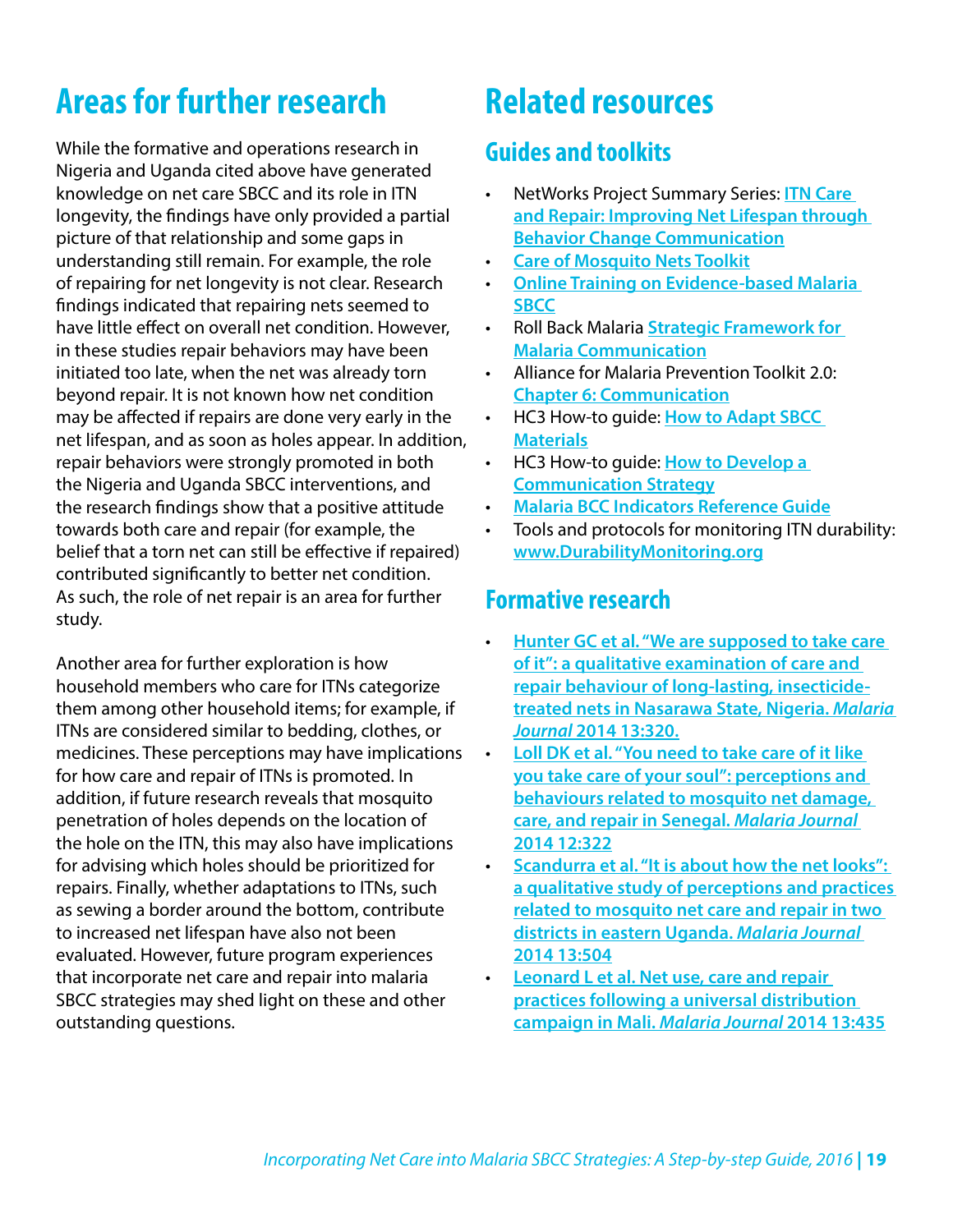### <span id="page-19-0"></span>**SBCC intervention evaluations**

• **[Koenker H, et al. Impact of a behaviour change](https://malariajournal.biomedcentral.com/articles/10.1186/s12936-014-0538-6)  [intervention on long-lasting insecticidal net](https://malariajournal.biomedcentral.com/articles/10.1186/s12936-014-0538-6)  [care and repair behaviour and net condition in](https://malariajournal.biomedcentral.com/articles/10.1186/s12936-014-0538-6)  [Nasarawa State, Nigeria.](https://malariajournal.biomedcentral.com/articles/10.1186/s12936-014-0538-6)** *Malaria Journal* **2015 [14: 18](https://malariajournal.biomedcentral.com/articles/10.1186/s12936-014-0538-6)**

• **[Helinski MH, et al. Impact of a behaviour](https://malariajournal.biomedcentral.com/articles/10.1186/s12936-015-0899-5)  [change communication programme on net](https://malariajournal.biomedcentral.com/articles/10.1186/s12936-015-0899-5)  [durability in eastern Uganda.](https://malariajournal.biomedcentral.com/articles/10.1186/s12936-015-0899-5)** *Malaria Journal* **[2015 14: 366](https://malariajournal.biomedcentral.com/articles/10.1186/s12936-015-0899-5)**